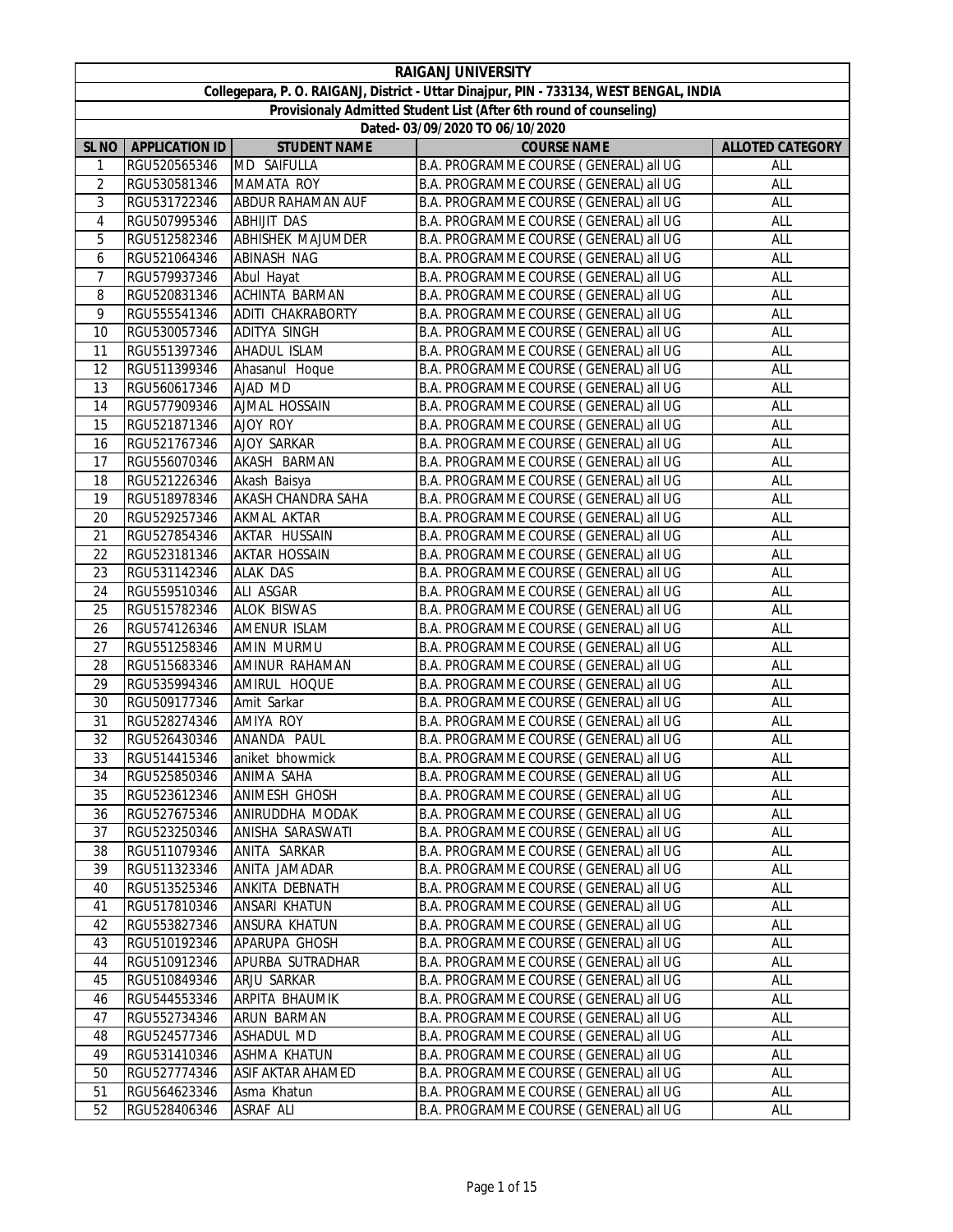|              |                                 |                                                 | Provisionaly Admitted Student List (After 6th round of counseling)               |                         |  |  |
|--------------|---------------------------------|-------------------------------------------------|----------------------------------------------------------------------------------|-------------------------|--|--|
|              | Dated- 03/09/2020 TO 06/10/2020 |                                                 |                                                                                  |                         |  |  |
| <b>SL NO</b> | <b>APPLICATION ID</b>           | <b>STUDENT NAME</b>                             | <b>COURSE NAME</b>                                                               | <b>ALLOTED CATEGORY</b> |  |  |
| 53           | RGU521252346                    | ASRAFUL RAHAMAN                                 | B.A. PROGRAMME COURSE (GENERAL) all UG                                           | ALL                     |  |  |
| 54           | RGU530843346                    | ASTIK DEBNATH                                   | B.A. PROGRAMME COURSE (GENERAL) all UG                                           | ALL                     |  |  |
| 55           | RGU536175346                    | ATAUR RAHAMAN                                   | B.A. PROGRAMME COURSE (GENERAL) all UG                                           | ALL                     |  |  |
| 56           | RGU510253346                    | <b>AVAY CH BARMAN</b>                           | B.A. PROGRAMME COURSE (GENERAL) all UG                                           | ALL                     |  |  |
| 57<br>58     | RGU529679346                    | <b>AVIJIT DAS</b>                               | B.A. PROGRAMME COURSE (GENERAL) all UG<br>B.A. PROGRAMME COURSE (GENERAL) all UG | ALL                     |  |  |
| 59           | RGU574076346                    | <b>AVIJIT KUMAR DAS</b><br><b>AVITIT MRIDHA</b> |                                                                                  | ALL                     |  |  |
|              | RGU531122346                    |                                                 | B.A. PROGRAMME COURSE (GENERAL) all UG                                           | ALL<br>ALL              |  |  |
| 60           | RGU554772346                    | AYANTIKA ROY                                    | B.A. PROGRAMME COURSE (GENERAL) all UG                                           | ALL                     |  |  |
| 61<br>62     | RGU513033346<br>RGU531087346    | AYUSH SAJJAD<br><b>BAPI BARMAN</b>              | B.A. PROGRAMME COURSE (GENERAL) all UG<br>B.A. PROGRAMME COURSE (GENERAL) all UG | ALL                     |  |  |
| 63           | RGU507146346                    | <b>BAPI RAY</b>                                 | B.A. PROGRAMME COURSE (GENERAL) all UG                                           | ALL                     |  |  |
| 64           | RGU580154346                    | <b>BAPPA MANDAL</b>                             | B.A. PROGRAMME COURSE (GENERAL) all UG                                           | ALL                     |  |  |
| 65           | RGU519841346                    | <b>BARNITA NAYAK</b>                            | B.A. PROGRAMME COURSE (GENERAL) all UG                                           | ALL                     |  |  |
| 66           | RGU515128346                    | BARSHA SAHA                                     | B.A. PROGRAMME COURSE (GENERAL) all UG                                           | ALL                     |  |  |
| 67           | RGU524929346                    | <b>BARSHA GHOSH</b>                             | B.A. PROGRAMME COURSE (GENERAL) all UG                                           | ALL                     |  |  |
| 68           | RGU528149346                    | <b>BATIMON NESHA</b>                            | B.A. PROGRAMME COURSE (GENERAL) all UG                                           | ALL                     |  |  |
| 69           | RGU514593346                    | <b>BELAL MOHAMMAD</b>                           | B.A. PROGRAMME COURSE (GENERAL) all UG                                           | ALL                     |  |  |
| 70           | RGU575720346                    | <b>BHAIRABI ROY</b>                             | B.A. PROGRAMME COURSE (GENERAL) all UG                                           | ALL                     |  |  |
| 71           | RGU539164346                    | <b>BHARATI KORA</b>                             | B.A. PROGRAMME COURSE (GENERAL) all UG                                           | ALL                     |  |  |
| 72           | RGU519077346                    | <b>BHASKAR ROY</b>                              | B.A. PROGRAMME COURSE (GENERAL) all UG                                           | ALL                     |  |  |
| 73           | RGU555339346                    | <b>BIBEK SAHA</b>                               | B.A. PROGRAMME COURSE (GENERAL) all UG                                           | ALL                     |  |  |
| 74           | RGU551623346                    | <b>BICHITRA BARMAN</b>                          | B.A. PROGRAMME COURSE (GENERAL) all UG                                           | ALL                     |  |  |
| 75           | RGU521806346                    | <b>BIJAY BHOWMIK</b>                            | B.A. PROGRAMME COURSE (GENERAL) all UG                                           | ALL                     |  |  |
| 76           | RGU555823346                    | <b>BIJAY KUMAR BISWAS</b>                       | B.A. PROGRAMME COURSE (GENERAL) all UG                                           | ALL                     |  |  |
| 77           | RGU581227346                    | <b>BIKI DAS</b>                                 | B.A. PROGRAMME COURSE (GENERAL) all UG                                           | ALL                     |  |  |
| 78           | RGU516081346                    | <b>BIKRAM PAUL</b>                              | B.A. PROGRAMME COURSE (GENERAL) all UG                                           | ALL                     |  |  |
| 79           | RGU508944346                    | <b>BIKRAM DAS</b>                               | B.A. PROGRAMME COURSE (GENERAL) all UG                                           | ALL                     |  |  |
| 80           | RGU563543346                    | <b>BIPIN GHOSH</b>                              | B.A. PROGRAMME COURSE (GENERAL) all UG                                           | ALL                     |  |  |
| 81           | RGU559472346                    | <b>BIPUL SHIL</b>                               | B.A. PROGRAMME COURSE (GENERAL) all UG                                           | ALL                     |  |  |
| 82           | RGU528568346                    | <b>BIPUL SINGHA</b>                             | B.A. PROGRAMME COURSE (GENERAL) all UG                                           | ALL                     |  |  |
| 83           | RGU527280346                    | <b>BISAKA MANDAL</b>                            | B.A. PROGRAMME COURSE (GENERAL) all UG                                           | ALL                     |  |  |
| 84           | RGU560543346                    | <b>BISTI RABI DAS</b>                           | B.A. PROGRAMME COURSE (GENERAL) all UG                                           | ALL                     |  |  |
| 85           | RGU525575346                    | <b>BISWAJIT BARMAN</b>                          | B.A. PROGRAMME COURSE (GENERAL) all UG                                           | ALL                     |  |  |
| 86           | RGU534182346                    | <b>BISWAJIT BARMAN</b>                          | B.A. PROGRAMME COURSE (GENERAL) all UG                                           | ALL                     |  |  |
| 87           | RGU544966346                    | <b>BISWAJIT PRASAD PASWAN</b>                   | B.A. PROGRAMME COURSE (GENERAL) all UG                                           | ALL                     |  |  |
| 88           | RGU558791346                    | <b>BOLBOM SAHA</b>                              | B.A. PROGRAMME COURSE (GENERAL) all UG                                           | ALL                     |  |  |
| 89           | RGU523528346                    | <b>BULBULI PARVIN</b>                           | B.A. PROGRAMME COURSE (GENERAL) all UG                                           | ALL                     |  |  |
| 90           | RGU517760346                    | <b>BULTI KHATUN</b>                             | B.A. PROGRAMME COURSE (GENERAL) all UG                                           | ALL                     |  |  |
| 91           | RGU535585346                    | CHANCHAL BARMAN                                 | B.A. PROGRAMME COURSE (GENERAL) all UG                                           | ALL                     |  |  |
| 92           | RGU554465346                    | CHANCHALA MAHATO                                | B.A. PROGRAMME COURSE (GENERAL) all UG                                           | <b>ALL</b>              |  |  |
| 93           | RGU523345346                    | CHANDAN SINGHA                                  | B.A. PROGRAMME COURSE (GENERAL) all UG                                           | <b>ALL</b>              |  |  |
| 94           | RGU540079346                    | CHANDAN KUMAR MAHATO                            | B.A. PROGRAMME COURSE (GENERAL) all UG                                           | ALL                     |  |  |
| 95           | RGU533601346                    | CHANDINI KHATUN                                 | B.A. PROGRAMME COURSE (GENERAL) all UG                                           | <b>ALL</b>              |  |  |
| 96           | RGU528659346                    | Chandra Das                                     | B.A. PROGRAMME COURSE (GENERAL) all UG                                           | <b>ALL</b>              |  |  |
| 97           | RGU521628346                    | CHINMOY MANDAL                                  | B.A. PROGRAMME COURSE (GENERAL) all UG                                           | ALL                     |  |  |
| 98           | RGU511225346                    | CHIRANJEET PAUL                                 | B.A. PROGRAMME COURSE (GENERAL) all UG                                           | ALL                     |  |  |
| 99           | RGU510642346                    | CHITTARANJAN SARKAR                             | B.A. PROGRAMME COURSE (GENERAL) all UG                                           | ALL                     |  |  |
| 100          | RGU558572346                    | CHUMKI MANDAL                                   | B.A. PROGRAMME COURSE (GENERAL) all UG                                           | ALL                     |  |  |
| 101          | RGU553630346                    | <b>CHUMKI ROY</b>                               | B.A. PROGRAMME COURSE (GENERAL) all UG                                           | ALL                     |  |  |
| 102          | RGU509979346                    | DAYA DEBSHARMA                                  | B.A. PROGRAMME COURSE (GENERAL) all UG                                           | ALL                     |  |  |
| 103          | RGU531705346                    | DEBABRATA ROY                                   | B.A. PROGRAMME COURSE (GENERAL) all UG                                           | ALL                     |  |  |
| 104          | RGU513122346                    | DEBARPAN DAS                                    | B.A. PROGRAMME COURSE (GENERAL) all UG                                           | ALL                     |  |  |
| 105          | RGU548070346                    | <b>DEBASHISH PAUL</b>                           | B.A. PROGRAMME COURSE (GENERAL) all UG                                           | ALL                     |  |  |
| 106          | RGU536678346                    | DEBASHISH SINGHA                                | B.A. PROGRAMME COURSE (GENERAL) all UG                                           | ALL                     |  |  |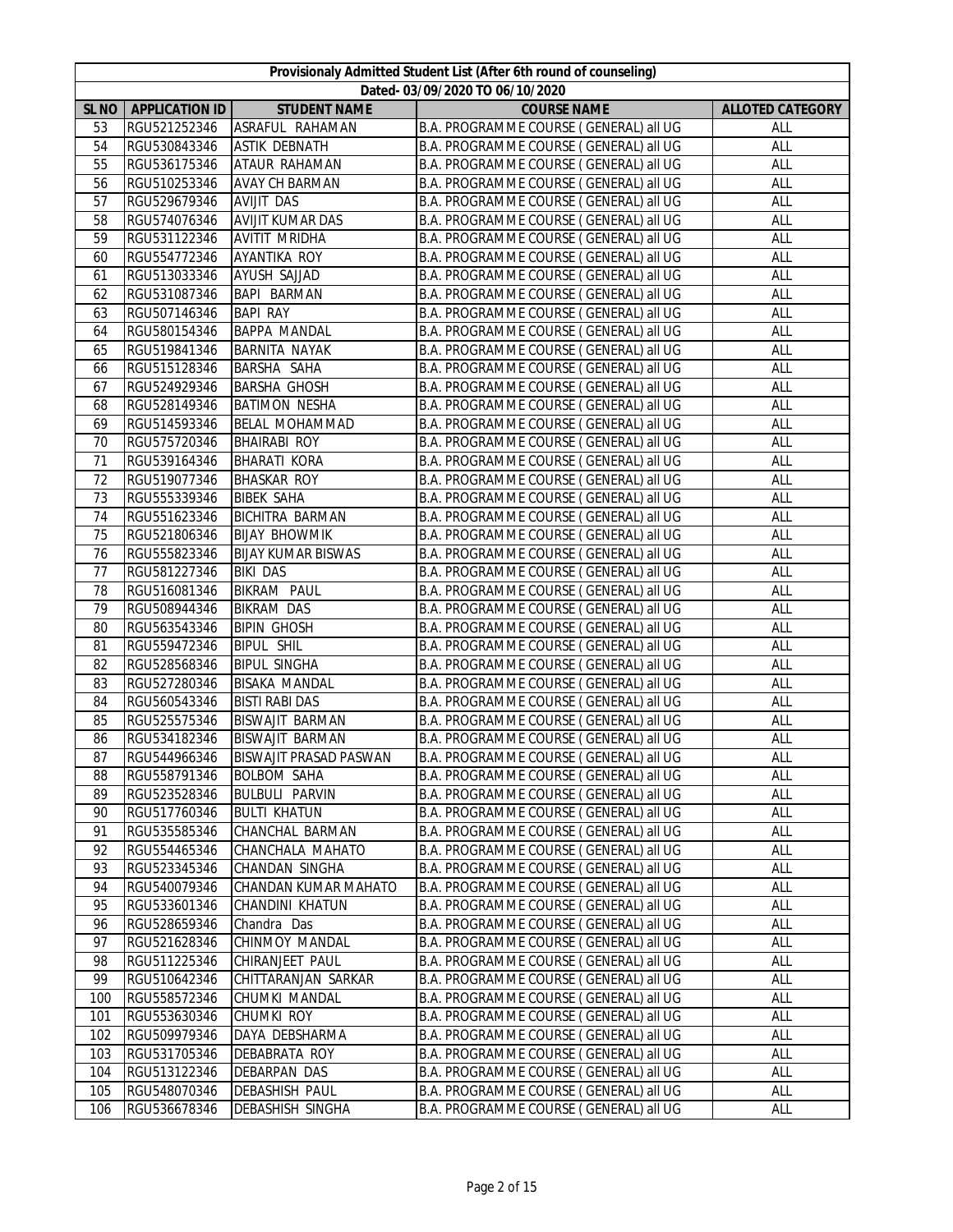|                  | Provisionaly Admitted Student List (After 6th round of counseling) |                                             |                                                                                  |                         |  |  |
|------------------|--------------------------------------------------------------------|---------------------------------------------|----------------------------------------------------------------------------------|-------------------------|--|--|
|                  |                                                                    |                                             | Dated- 03/09/2020 TO 06/10/2020                                                  |                         |  |  |
| SL <sub>NO</sub> | <b>APPLICATION ID</b>                                              | <b>STUDENT NAME</b>                         | <b>COURSE NAME</b>                                                               | <b>ALLOTED CATEGORY</b> |  |  |
| 107<br>108       | RGU557053346<br>RGU526336346                                       | <b>DEBASISH SOREN</b><br><b>DEBI SARKAR</b> | B.A. PROGRAMME COURSE (GENERAL) all UG<br>B.A. PROGRAMME COURSE (GENERAL) all UG | ALL<br>ALL              |  |  |
| 109              | RGU532415346                                                       | <b>DEBJYOTI DAS</b>                         | B.A. PROGRAMME COURSE (GENERAL) all UG                                           | ALL                     |  |  |
| 110              | RGU528015346                                                       | <b>DIBYAJIT PAUL</b>                        | B.A. PROGRAMME COURSE (GENERAL) all UG                                           | ALL                     |  |  |
| 111              | RGU524844346                                                       | DIPA BARMAN                                 | B.A. PROGRAMME COURSE (GENERAL) all UG                                           | ALL                     |  |  |
| 112              | RGU572150346                                                       | Dipa Barman                                 | B.A. PROGRAMME COURSE (GENERAL) all UG                                           | ALL                     |  |  |
| 113              | RGU561078346                                                       | DIPANKAR DEBNATH                            | B.A. PROGRAMME COURSE (GENERAL) all UG                                           | ALL                     |  |  |
| 114              | RGU528159346                                                       | DIPANKAR MANDAL                             | B.A. PROGRAMME COURSE (GENERAL) all UG                                           | ALL                     |  |  |
| 115              | RGU512696346                                                       | <b>DIPANKAR PAUL</b>                        | B.A. PROGRAMME COURSE (GENERAL) all UG                                           | ALL                     |  |  |
| 116              | RGU529533346                                                       | DIPANKAR ROY                                | B.A. PROGRAMME COURSE (GENERAL) all UG                                           | ALL                     |  |  |
| 117              | RGU549160346                                                       | DIPANKAR TIKADAR                            | B.A. PROGRAMME COURSE (GENERAL) all UG                                           | ALL                     |  |  |
| 118              | RGU529337346                                                       | <b>DIPTADIP DAS</b>                         | B.A. PROGRAMME COURSE (GENERAL) all UG                                           | ALL                     |  |  |
| 119              | RGU518390346                                                       | Dipti Sarkar                                | B.A. PROGRAMME COURSE (GENERAL) all UG                                           | ALL                     |  |  |
| 120              | RGU509633346                                                       | <b>DISHANI SHARMA ROY</b>                   | B.A. PROGRAMME COURSE (GENERAL) all UG                                           | ALL                     |  |  |
| 121              | RGU524858346                                                       | <b>ESBARI KHATUN</b>                        | B.A. PROGRAMME COURSE (GENERAL) all UG                                           | ALL                     |  |  |
| 122              | RGU524934346                                                       | ETIKA MANDAL                                | B.A. PROGRAMME COURSE (GENERAL) all UG                                           | ALL                     |  |  |
| 123              | RGU549189346                                                       | FIRDOZ ALAM                                 | B.A. PROGRAMME COURSE (GENERAL) all UG                                           | ALL                     |  |  |
| 124              | RGU539419346                                                       | <b>FULESWAR MAHATO</b>                      | B.A. PROGRAMME COURSE (GENERAL) all UG                                           | ALL                     |  |  |
| 125              | RGU570306346                                                       | <b>GOPAL SINGH</b>                          | B.A. PROGRAMME COURSE (GENERAL) all UG                                           | ALL                     |  |  |
| 126              | RGU520530346                                                       | <b>GOURAB DUTTA</b>                         | B.A. PROGRAMME COURSE (GENERAL) all UG                                           | ALL                     |  |  |
| 127              | RGU516155346                                                       | <b>GOURAB MAHANTA</b>                       | B.A. PROGRAMME COURSE (GENERAL) all UG                                           | ALL                     |  |  |
| 128              | RGU525076346                                                       | <b>GULJAR MAHAMAD</b>                       | B.A. PROGRAMME COURSE (GENERAL) all UG                                           | ALL                     |  |  |
| 129              | RGU509437346                                                       | <b>GUNGUN SINGH</b>                         | B.A. PROGRAMME COURSE (GENERAL) all UG                                           | ALL                     |  |  |
| 130              | RGU581645346                                                       | <b>HARIDAS DEBSARMA</b>                     | B.A. PROGRAMME COURSE (GENERAL) all UG                                           | ALL                     |  |  |
| 131              | RGU521076346                                                       | <b>HARISH CH ROY</b>                        | B.A. PROGRAMME COURSE (GENERAL) all UG                                           | ALL                     |  |  |
| 132              | RGU524327346                                                       | <b>HARUN RASID ALAM</b>                     | B.A. PROGRAMME COURSE (GENERAL) all UG                                           | ALL                     |  |  |
| 133              | RGU525770346                                                       | <b>HASIBUR ISLAM</b>                        | B.A. PROGRAMME COURSE (GENERAL) all UG                                           | ALL                     |  |  |
| 134              | RGU523576346                                                       | <b>HASINA KHATUN</b>                        | B.A. PROGRAMME COURSE (GENERAL) all UG                                           | ALL                     |  |  |
| 135              | RGU538730346                                                       | HAYDAR ALI SARKAR                           | B.A. PROGRAMME COURSE (GENERAL) all UG                                           | ALL                     |  |  |
| 136              | RGU573839346                                                       | <b>HIRAK KUMAR GHOSH</b>                    | B.A. PROGRAMME COURSE (GENERAL) all UG                                           | ALL                     |  |  |
| 137              | RGU528990346                                                       | INZAMUL HOQUE                               | B.A. PROGRAMME COURSE (GENERAL) all UG                                           | ALL                     |  |  |
| 138              | RGU530515346                                                       | <b>ISHARANI BARMAN</b>                      | B.A. PROGRAMME COURSE (GENERAL) all UG                                           | ALL                     |  |  |
| 139              | RGU556946346                                                       | JAGAT SHETH BARMAN                          | B.A. PROGRAMME COURSE (GENERAL) all UG                                           | ALL                     |  |  |
| 140              | RGU550492346                                                       | <b>JAYA BARMAN</b>                          | B.A. PROGRAMME COURSE (GENERAL) all UG                                           | ALL                     |  |  |
| 141              | RGU524777346 JAYA BARMAN                                           |                                             | B.A. PROGRAMME COURSE (GENERAL) all UG                                           | ALL                     |  |  |
| 142              | RGU516293346                                                       | JAYANTA BARMAN                              | B.A. PROGRAMME COURSE (GENERAL) all UG                                           | ALL                     |  |  |
| 143              | RGU518067346                                                       | JAYANTA SHIL                                | B.A. PROGRAMME COURSE (GENERAL) all UG                                           | ALL                     |  |  |
| 144              | RGU537249346                                                       | JAYANTI BARMAN                              | B.A. PROGRAMME COURSE (GENERAL) all UG                                           | ALL                     |  |  |
| 145              | RGU525871346                                                       | JAYSREE BARMAN                              | B.A. PROGRAMME COURSE (GENERAL) all UG                                           | <b>ALL</b>              |  |  |
| 146              | RGU525711346                                                       | <b>JHUMPA BAIDYA</b>                        | B.A. PROGRAMME COURSE (GENERAL) all UG                                           | ALL                     |  |  |
| 147              | RGU521449346                                                       | JILLUR RAHAMAN                              | B.A. PROGRAMME COURSE (GENERAL) all UG                                           | ALL                     |  |  |
| 148              | RGU528328346                                                       | <b>JINA KHATUN</b>                          | B.A. PROGRAMME COURSE (GENERAL) all UG                                           | ALL                     |  |  |
| 149              | RGU562776346                                                       | Johorul Islam                               | B.A. PROGRAMME COURSE (GENERAL) all UG                                           | ALL                     |  |  |
| 150              | RGU524282346                                                       | <b>JOLI SAHA</b>                            | B.A. PROGRAMME COURSE (GENERAL) all UG                                           | ALL                     |  |  |
| 151              | RGU560742346                                                       | JOYJIT GHOSH                                | B.A. PROGRAMME COURSE (GENERAL) all UG                                           | ALL                     |  |  |
| 152              | RGU519031346                                                       | juli khatun                                 | B.A. PROGRAMME COURSE (GENERAL) all UG                                           | <b>ALL</b>              |  |  |
| 153              | RGU521253346                                                       | JUYEL MAHAMMAD                              | B.A. PROGRAMME COURSE (GENERAL) all UG                                           | <b>ALL</b>              |  |  |
| 154              | RGU554142346                                                       | JYOSTWNABANU KHATOON                        | B.A. PROGRAMME COURSE (GENERAL) all UG                                           | <b>ALL</b>              |  |  |
| 155              | RGU515181346                                                       | JYOTI DEBSINGHA                             | B.A. PROGRAMME COURSE (GENERAL) all UG                                           | <b>ALL</b>              |  |  |
| 156              | RGU513871346                                                       | JYOTIRMOY DEB                               | B.A. PROGRAMME COURSE (GENERAL) all UG                                           | ALL                     |  |  |
| 157              | RGU525641346                                                       | KAIJAR HUSSEN                               | B.A. PROGRAMME COURSE (GENERAL) all UG                                           | ALL                     |  |  |
| 158              | RGU509646346                                                       | KAJAL BARMAN                                | B.A. PROGRAMME COURSE (GENERAL) all UG                                           | ALL                     |  |  |
| 159              | RGU509915346                                                       | <b>KALLOL BOSE</b>                          | B.A. PROGRAMME COURSE (GENERAL) all UG                                           | ALL                     |  |  |
| 160              | RGU511087346                                                       | KAMRUN HENA                                 | B.A. PROGRAMME COURSE (GENERAL) all UG                                           | ALL                     |  |  |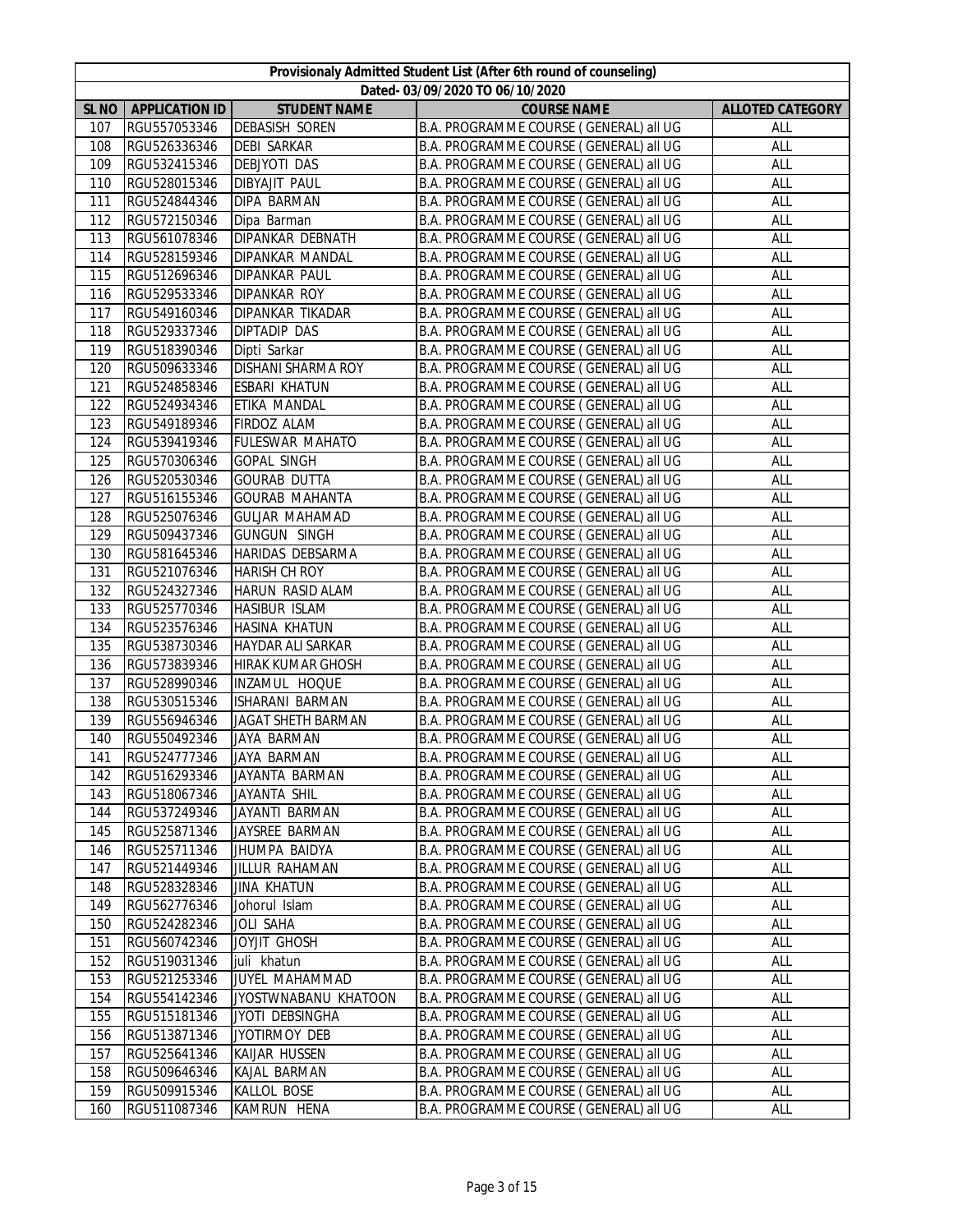|              |                              |                               | Provisionaly Admitted Student List (After 6th round of counseling)               |                         |
|--------------|------------------------------|-------------------------------|----------------------------------------------------------------------------------|-------------------------|
|              |                              |                               | Dated-03/09/2020 TO 06/10/2020                                                   |                         |
| <b>SL NO</b> | <b>APPLICATION ID</b>        | <b>STUDENT NAME</b>           | <b>COURSE NAME</b>                                                               | <b>ALLOTED CATEGORY</b> |
| 161          | RGU565409346<br>RGU511700346 | <b>KEYA BISWAS</b>            | B.A. PROGRAMME COURSE (GENERAL) all UG<br>B.A. PROGRAMME COURSE (GENERAL) all UG | ALL                     |
| 162<br>163   | RGU538463346                 | KISHAN BISWAS                 | B.A. PROGRAMME COURSE (GENERAL) all UG                                           | ALL<br>ALL              |
| 164          |                              | kousar reja<br>Koushalya Paul | B.A. PROGRAMME COURSE (GENERAL) all UG                                           | ALL                     |
| 165          | RGU536407346<br>RGU523548346 | Koushik Barman                | B.A. PROGRAMME COURSE (GENERAL) all UG                                           | ALL                     |
| 166          | RGU521532346                 | <b>KOUSHIK KUNDU</b>          | B.A. PROGRAMME COURSE (GENERAL) all UG                                           | ALL                     |
| 167          | RGU536078346                 | <b>KRISHNA BANIK</b>          | B.A. PROGRAMME COURSE (GENERAL) all UG                                           | ALL                     |
| 168          | RGU524618346                 | KRISHNA BARMAN                | B.A. PROGRAMME COURSE (GENERAL) all UG                                           | ALL                     |
| 169          | RGU528892346                 | KUNAL SARKAR                  | B.A. PROGRAMME COURSE (GENERAL) all UG                                           | ALL                     |
| 170          | RGU507466346                 | <b>KUSUM SINGH</b>            | B.A. PROGRAMME COURSE (GENERAL) all UG                                           | ALL                     |
| 171          | RGU520289346                 | LABONI SARKAR                 | B.A. PROGRAMME COURSE (GENERAL) all UG                                           | ALL                     |
| 172          | RGU547590346                 | LAKSHMI BARMAN                | B.A. PROGRAMME COURSE (GENERAL) all UG                                           | ALL                     |
| 173          | RGU528230346                 | LAKSUNA SARKAR                | B.A. PROGRAMME COURSE (GENERAL) all UG                                           | ALL                     |
| 174          | RGU510668346                 | <b>LAXMI ROY</b>              | B.A. PROGRAMME COURSE (GENERAL) all UG                                           | ALL                     |
| 175          | RGU511125346                 | <b>LILI SUTRADHAR</b>         | B.A. PROGRAMME COURSE (GENERAL) all UG                                           | ALL                     |
| 176          | RGU506743346                 | LIPI PAUL                     | B.A. PROGRAMME COURSE (GENERAL) all UG                                           | ALL                     |
| 177          | RGU519587346                 | LIPIKA BARMAN                 | B.A. PROGRAMME COURSE (GENERAL) all UG                                           | ALL                     |
| 178          | RGU517435346                 | <b>LUCKY DAS</b>              | B.A. PROGRAMME COURSE (GENERAL) all UG                                           | ALL                     |
| 179          | RGU528538346                 | MADHABI DEBSHARMA             | B.A. PROGRAMME COURSE (GENERAL) all UG                                           | ALL                     |
| 180          | RGU512640346                 | MADHUSUDAN DAS                | B.A. PROGRAMME COURSE (GENERAL) all UG                                           | ALL                     |
| 181          | RGU514365346                 | MAHABUB ALAM                  | B.A. PROGRAMME COURSE (GENERAL) all UG                                           | ALL                     |
| 182          | RGU517554346                 | <b>MAHITA ROY</b>             | B.A. PROGRAMME COURSE (GENERAL) all UG                                           | ALL                     |
| 183          | RGU555811346                 | MAHUYA SARKAR                 | B.A. PROGRAMME COURSE (GENERAL) all UG                                           | ALL                     |
| 184          | RGU509354346                 | MAJHARUL ISLAM                | B.A. PROGRAMME COURSE (GENERAL) all UG                                           | ALL                     |
| 185          | RGU520114346                 | MAMATA BARMAN                 | B.A. PROGRAMME COURSE (GENERAL) all UG                                           | ALL                     |
| 186          | RGU518107346                 | MAMATAJ BEGAM                 | B.A. PROGRAMME COURSE (GENERAL) all UG                                           | ALL                     |
| 187          | RGU519624346                 | <b>MAMPI DAS</b>              | B.A. PROGRAMME COURSE (GENERAL) all UG                                           | ALL                     |
| 188          | RGU573268346                 | <b>MAMPI SARKAR</b>           | B.A. PROGRAMME COURSE (GENERAL) all UG                                           | ALL                     |
| 189          | RGU525340346                 | <b>MANASI BARMAN</b>          | B.A. PROGRAMME COURSE (GENERAL) all UG                                           | ALL                     |
| 190          | RGU515122346                 | <b>MANGLU DAS</b>             | B.A. PROGRAMME COURSE (GENERAL) all UG                                           | ALL                     |
| 191          | RGU577252346                 | MANISHA DEBNATH               | B.A. PROGRAMME COURSE (GENERAL) all UG                                           | ALL                     |
| 192          | RGU534226346                 | <b>MANOJ MANDAL</b>           | B.A. PROGRAMME COURSE (GENERAL) all UG                                           | ALL                     |
| 193          | RGU511487346                 | maynak hasan                  | B.A. PROGRAMME COURSE (GENERAL) all UG                                           | ALL                     |
| 194          | RGU532164346                 | <b>MD ARIF</b>                | B.A. PROGRAMME COURSE (GENERAL) all UG                                           | ALL                     |
| 195          | RGU517964346                 | <b>MD RAJIB</b>               | B.A. PROGRAMME COURSE (GENERAL) all UG                                           | ALL                     |
| 196          | RGU517066346                 | MD RASEL                      | B.A. PROGRAMME COURSE (GENERAL) all UG                                           | ALL                     |
| 197          | RGU515747346                 | MD SAHANOWAJ                  | B.A. PROGRAMME COURSE (GENERAL) all UG                                           | ALL                     |
| 198          | RGU537571346                 | MD ALL AMIN                   | B.A. PROGRAMME COURSE (GENERAL) all UG                                           | ALL                     |
| 199          | RGU552249346                 | MD AMINUL ISLAM               | B.A. PROGRAMME COURSE (GENERAL) all UG                                           | ALL                     |
| 200          | RGU552470346                 | MD ARIF AZIZ                  | B.A. PROGRAMME COURSE (GENERAL) all UG                                           | ALL                     |
| 201          | RGU530697346                 | MD MASUD ALAM                 | B.A. PROGRAMME COURSE (GENERAL) all UG                                           | ALL                     |
| 202          | RGU538125346                 | <b>MD RUBEL ALI</b>           | B.A. PROGRAMME COURSE (GENERAL) all UG                                           | <b>ALL</b>              |
| 203          | RGU557696346                 | <b>MILI KHATUN</b>            | B.A. PROGRAMME COURSE (GENERAL) all UG                                           | <b>ALL</b>              |
| 204          | RGU512471346                 | MINTARA KHATUN                | B.A. PROGRAMME COURSE (GENERAL) all UG                                           | <b>ALL</b>              |
| 205          | RGU512573346                 | <b>MISTU DEBNATH</b>          | B.A. PROGRAMME COURSE (GENERAL) all UG                                           | ALL                     |
| 206          | RGU523290346                 | MITHUN MAHATO                 | B.A. PROGRAMME COURSE (GENERAL) all UG                                           | ALL                     |
| 207          | RGU576497346                 | MONOJ ROY                     | B.A. PROGRAMME COURSE (GENERAL) all UG                                           | ALL                     |
| 208          | RGU525701346                 | MOSAROF ALI                   | B.A. PROGRAMME COURSE (GENERAL) all UG                                           | ALL                     |
| 209          | RGU510627346                 | MOUMITA DAS                   | B.A. PROGRAMME COURSE (GENERAL) all UG                                           | ALL                     |
| 210          | RGU512395346                 | MOUMITA DEBSHARMA             | B.A. PROGRAMME COURSE (GENERAL) all UG                                           | ALL                     |
| 211          | RGU574719346                 | MOUMITA PAUL                  | B.A. PROGRAMME COURSE (GENERAL) all UG                                           | ALL                     |
| 212          | RGU561311346                 | MOUMITA ROY                   | B.A. PROGRAMME COURSE (GENERAL) all UG                                           | ALL                     |
| 213          | RGU511313346                 | MOUSHUMI PARBHIN              | B.A. PROGRAMME COURSE (GENERAL) all UG                                           | ALL                     |
| 214          | RGU538405346                 | MUKTA BARMAN                  | B.A. PROGRAMME COURSE (GENERAL) all UG                                           | ALL                     |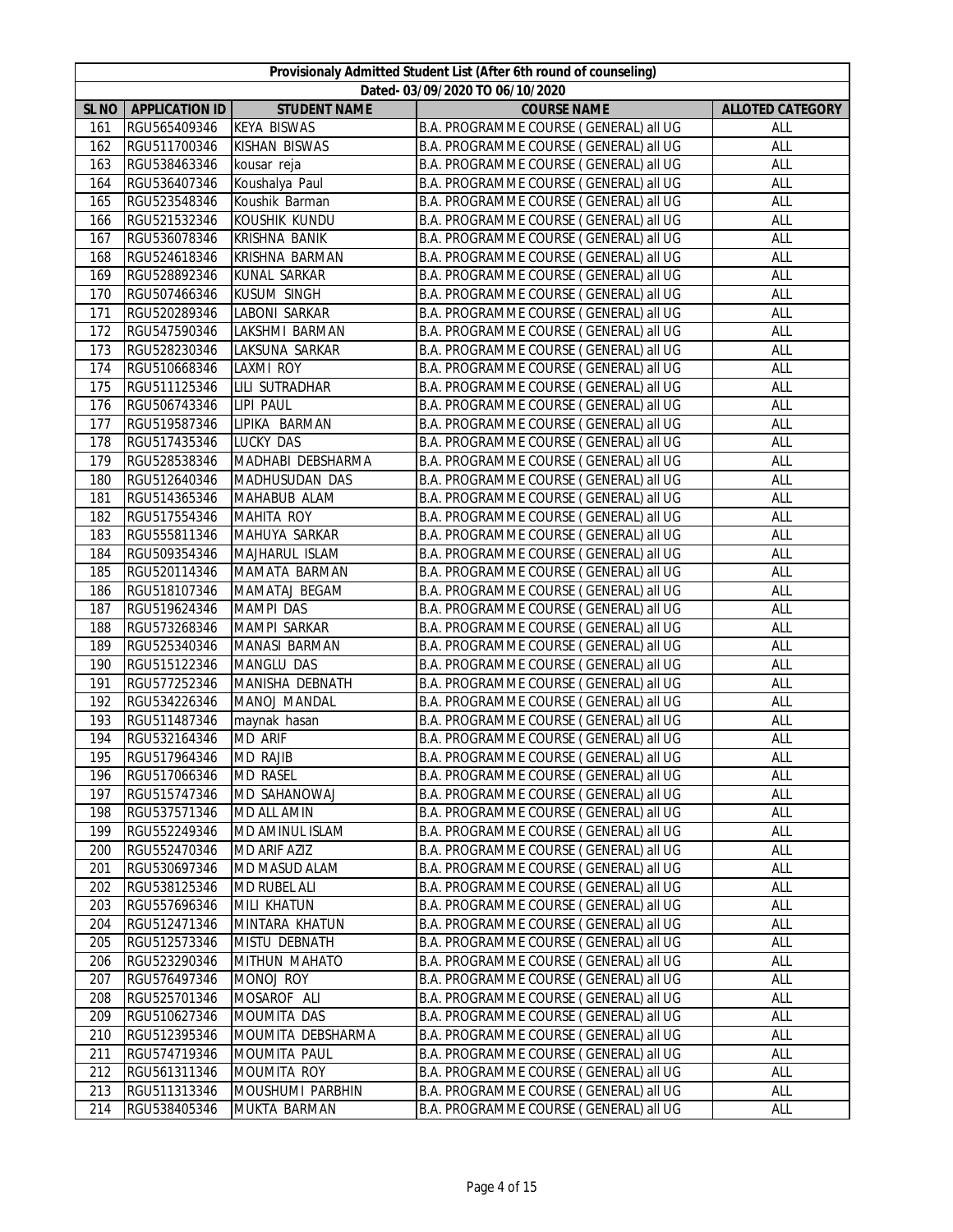|            | Provisionaly Admitted Student List (After 6th round of counseling)                                                    |                                         |                                                                                  |                         |  |  |
|------------|-----------------------------------------------------------------------------------------------------------------------|-----------------------------------------|----------------------------------------------------------------------------------|-------------------------|--|--|
|            | Dated- 03/09/2020 TO 06/10/2020<br><b>STUDENT NAME</b><br><b>SL NO</b><br><b>APPLICATION ID</b><br><b>COURSE NAME</b> |                                         |                                                                                  |                         |  |  |
|            |                                                                                                                       |                                         |                                                                                  | <b>ALLOTED CATEGORY</b> |  |  |
| 215<br>216 | RGU530865346<br>RGU562718346                                                                                          | <b>MUKTAR ALAM</b><br><b>MUNMUN ROY</b> | B.A. PROGRAMME COURSE (GENERAL) all UG<br>B.A. PROGRAMME COURSE (GENERAL) all UG | ALL<br>ALL              |  |  |
| 217        | RGU536934346                                                                                                          | <b>MUNMUN SAHA</b>                      | B.A. PROGRAMME COURSE (GENERAL) all UG                                           | ALL                     |  |  |
| 218        | RGU526013346                                                                                                          | MUSARAF HOSSAIN                         | B.A. PROGRAMME COURSE (GENERAL) all UG                                           | ALL                     |  |  |
| 219        | RGU508869346                                                                                                          | <b>MUSKAN KHATUN</b>                    | B.A. PROGRAMME COURSE (GENERAL) all UG                                           | ALL                     |  |  |
| 220        | RGU551247346                                                                                                          | MUSTARINA ASHRAFI                       | B.A. PROGRAMME COURSE (GENERAL) all UG                                           | ALL                     |  |  |
| 221        | RGU521708346                                                                                                          | <b>NABIN PAUL</b>                       | B.A. PROGRAMME COURSE (GENERAL) all UG                                           | ALL                     |  |  |
| 222        | RGU529154346                                                                                                          | NAIYAR ALAM                             | B.A. PROGRAMME COURSE (GENERAL) all UG                                           | ALL                     |  |  |
| 223        | RGU518830346                                                                                                          | NAKUL BARMAN                            | B.A. PROGRAMME COURSE (GENERAL) all UG                                           | ALL                     |  |  |
| 224        | RGU529745346                                                                                                          | NANDITA SARKAR                          | B.A. PROGRAMME COURSE (GENERAL) all UG                                           | ALL                     |  |  |
| 225        | RGU510207346                                                                                                          | NASIM MOHAMMAD                          | B.A. PROGRAMME COURSE (GENERAL) all UG                                           | ALL                     |  |  |
| 226        | RGU535335346                                                                                                          | NASMINA PARVIN                          | B.A. PROGRAMME COURSE (GENERAL) all UG                                           | ALL                     |  |  |
| 227        | RGU528747346                                                                                                          | NASRIN PARVIN                           | B.A. PROGRAMME COURSE (GENERAL) all UG                                           | ALL                     |  |  |
| 228        | RGU551732346                                                                                                          | NAYAN BARMAN                            | B.A. PROGRAMME COURSE (GENERAL) all UG                                           | ALL                     |  |  |
| 229        | RGU521593346                                                                                                          | NIKHAT PARWEEN                          | B.A. PROGRAMME COURSE (GENERAL) all UG                                           | ALL                     |  |  |
| 230        | RGU514379346                                                                                                          | NIKITA SUTRADHAR                        | B.A. PROGRAMME COURSE (GENERAL) all UG                                           | ALL                     |  |  |
| 231        | RGU531159346                                                                                                          | <b>NILAY SAHA</b>                       | B.A. PROGRAMME COURSE (GENERAL) all UG                                           | ALL                     |  |  |
| 232        | RGU531384346                                                                                                          | NILUFAR PARVEEN                         | B.A. PROGRAMME COURSE (GENERAL) all UG                                           | ALL                     |  |  |
| 233        | RGU539295346                                                                                                          | NIPA PRAMANIK                           | B.A. PROGRAMME COURSE (GENERAL) all UG                                           | ALL                     |  |  |
| 234        | RGU530245346                                                                                                          | <b>NIPA ROY</b>                         | B.A. PROGRAMME COURSE (GENERAL) all UG                                           | ALL                     |  |  |
| 235        | RGU515480346                                                                                                          | NIRALA BARMAN                           | B.A. PROGRAMME COURSE (GENERAL) all UG                                           | ALL                     |  |  |
| 236        | RGU511696346                                                                                                          | NIVEDITA BARMAN                         | B.A. PROGRAMME COURSE (GENERAL) all UG                                           | ALL                     |  |  |
| 237        | RGU514331346                                                                                                          | NURTA PARVIN                            | B.A. PROGRAMME COURSE (GENERAL) all UG                                           | ALL                     |  |  |
| 238        | RGU519646346                                                                                                          | <b>OISHEE BOSE</b>                      | B.A. PROGRAMME COURSE (GENERAL) all UG                                           | ALL                     |  |  |
| 239        | RGU511425346                                                                                                          | PABITRA BARMAN                          | B.A. PROGRAMME COURSE (GENERAL) all UG                                           | ALL                     |  |  |
| 240        | RGU510543346                                                                                                          | PALASH BARMAN                           | B.A. PROGRAMME COURSE (GENERAL) all UG                                           | ALL                     |  |  |
| 241        | RGU518689346                                                                                                          | PALASH GHOSH                            | B.A. PROGRAMME COURSE (GENERAL) all UG                                           | ALL                     |  |  |
| 242        | RGU512790346                                                                                                          | PAMPA GHOSH                             | B.A. PROGRAMME COURSE (GENERAL) all UG                                           | ALL                     |  |  |
| 243        | RGU556580346                                                                                                          | PANKAJ SARKAR                           | B.A. PROGRAMME COURSE (GENERAL) all UG                                           | ALL                     |  |  |
| 244        | RGU527626346                                                                                                          | PANKAJ SINGH                            | B.A. PROGRAMME COURSE (GENERAL) all UG                                           | ALL                     |  |  |
| 245        | RGU550762346                                                                                                          | PANNA MURMU                             | B.A. PROGRAMME COURSE (GENERAL) all UG                                           | ALL                     |  |  |
| 246        | RGU574205346                                                                                                          | PAPAI sharma                            | B.A. PROGRAMME COURSE (GENERAL) all UG                                           | ALL                     |  |  |
| 247        | RGU518200346                                                                                                          | PAPAN MANDAL                            | B.A. PROGRAMME COURSE (GENERAL) all UG                                           | ALL                     |  |  |
| 248        | RGU515238346                                                                                                          | PARITOSH KUMAR SINGHA                   | B.A. PROGRAMME COURSE (GENERAL) all UG                                           | ALL                     |  |  |
| 249        |                                                                                                                       | RGU525499346  PARMILA DEBSHARMA         | B.A. PROGRAMME COURSE (GENERAL) all UG                                           | ALL                     |  |  |
| 250        | RGU577592346                                                                                                          | PARVEJ MOSARAF                          | B.A. PROGRAMME COURSE (GENERAL) all UG                                           | ALL                     |  |  |
| 251        | RGU571611346                                                                                                          | parvij akhatar                          | B.A. PROGRAMME COURSE (GENERAL) all UG                                           | ALL                     |  |  |
| 252        | RGU515494346                                                                                                          | PAYEL GHOSH                             | B.A. PROGRAMME COURSE (GENERAL) all UG                                           | ALL                     |  |  |
| 253        | RGU517701346                                                                                                          | PINKI DAS                               | B.A. PROGRAMME COURSE (GENERAL) all UG                                           | <b>ALL</b>              |  |  |
| 254        | RGU512661346                                                                                                          | PINKI PASMAN                            | B.A. PROGRAMME COURSE (GENERAL) all UG                                           | ALL                     |  |  |
| 255        | RGU518734346                                                                                                          | PINKI SARKAR                            | B.A. PROGRAMME COURSE (GENERAL) all UG                                           | ALL                     |  |  |
| 256        | RGU538703346                                                                                                          | PINTU DAS                               | B.A. PROGRAMME COURSE (GENERAL) all UG                                           | ALL                     |  |  |
| 257        | RGU510932346                                                                                                          | POBITRA SARKAR                          | B.A. PROGRAMME COURSE (GENERAL) all UG                                           | ALL                     |  |  |
| 258        | RGU574854346                                                                                                          | POPI DAS                                | B.A. PROGRAMME COURSE (GENERAL) all UG                                           | ALL                     |  |  |
| 259        | RGU550814346                                                                                                          | POPPY PAUL                              | B.A. PROGRAMME COURSE (GENERAL) all UG                                           | ALL                     |  |  |
| 260        | RGU511364346                                                                                                          | Prabir Sarkar                           | B.A. PROGRAMME COURSE (GENERAL) all UG                                           | <b>ALL</b>              |  |  |
| 261        | RGU580059346                                                                                                          | PRABIR KUMAR MANDAL                     | B.A. PROGRAMME COURSE (GENERAL) all UG                                           | <b>ALL</b>              |  |  |
| 262        | RGU516959346                                                                                                          | PRADIP KUMAR SARKAR                     | B.A. PROGRAMME COURSE (GENERAL) all UG                                           | <b>ALL</b>              |  |  |
| 263        | RGU521395346                                                                                                          | PRANAMI SARKAR                          | B.A. PROGRAMME COURSE (GENERAL) all UG                                           | <b>ALL</b>              |  |  |
| 264        | RGU526214346                                                                                                          | PRANATI SARKAR                          | B.A. PROGRAMME COURSE (GENERAL) all UG                                           | ALL                     |  |  |
| 265        | RGU562972346                                                                                                          | PRANESH ROY                             | B.A. PROGRAMME COURSE (GENERAL) all UG                                           | ALL                     |  |  |
| 266        | RGU510040346                                                                                                          | PRASEN SAHA                             | B.A. PROGRAMME COURSE (GENERAL) all UG                                           | ALL                     |  |  |
| 267        | RGU511141346                                                                                                          | PRASENJIT BARMAN                        | B.A. PROGRAMME COURSE (GENERAL) all UG                                           | ALL                     |  |  |
| 268        | RGU529508346                                                                                                          | PRITAM KUMAR ROY                        | B.A. PROGRAMME COURSE (GENERAL) all UG                                           | ALL                     |  |  |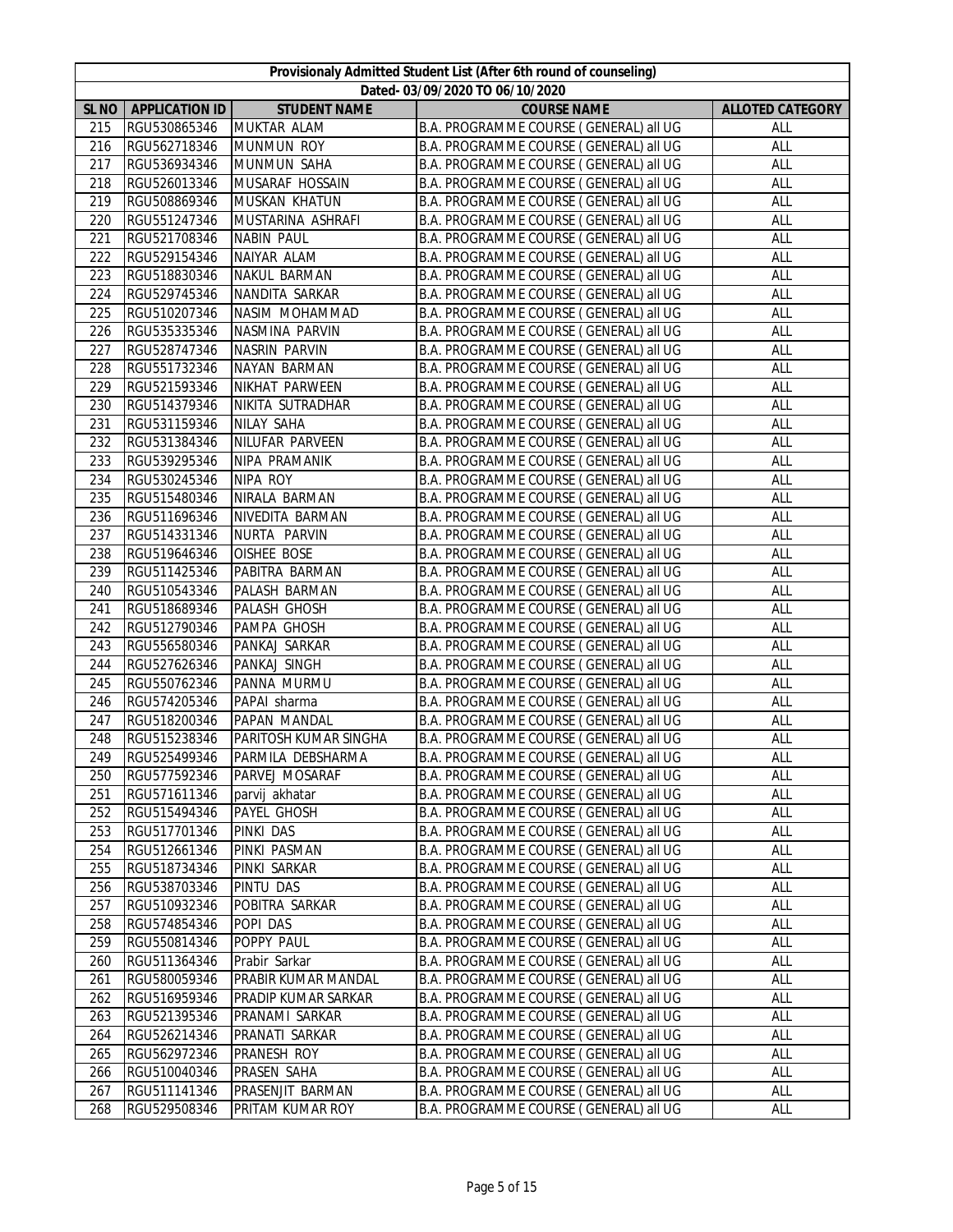|              | Provisionaly Admitted Student List (After 6th round of counseling) |                             |                                                                                  |                         |  |  |
|--------------|--------------------------------------------------------------------|-----------------------------|----------------------------------------------------------------------------------|-------------------------|--|--|
|              |                                                                    |                             | Dated- 03/09/2020 TO 06/10/2020                                                  |                         |  |  |
| <b>SL NO</b> | <b>APPLICATION ID</b>                                              | <b>STUDENT NAME</b>         | <b>COURSE NAME</b>                                                               | <b>ALLOTED CATEGORY</b> |  |  |
| 269          | RGU514328346                                                       | PRIYANKA BARMAN             | B.A. PROGRAMME COURSE (GENERAL) all UG                                           | ALL                     |  |  |
| 270          | RGU511258346                                                       | PRIYANKA MAJUMDAR           | B.A. PROGRAMME COURSE (GENERAL) all UG                                           | ALL                     |  |  |
| 271          | RGU517210346                                                       | PUJA DAS                    | B.A. PROGRAMME COURSE (GENERAL) all UG                                           | ALL                     |  |  |
| 272          | RGU529311346                                                       | PUJA DEBSHARMA              | B.A. PROGRAMME COURSE (GENERAL) all UG                                           | ALL                     |  |  |
| 273          | RGU520716346                                                       | PUJA HAJRA<br>PUJA SARKAR   | B.A. PROGRAMME COURSE (GENERAL) all UG                                           | ALL                     |  |  |
| 274          | RGU510060346                                                       |                             | B.A. PROGRAMME COURSE (GENERAL) all UG                                           | ALL                     |  |  |
| 275          | RGU515330346                                                       | Puja Sarkar<br>PUNAM DEY    | B.A. PROGRAMME COURSE (GENERAL) all UG                                           | ALL                     |  |  |
| 276          | RGU539137346                                                       |                             | B.A. PROGRAMME COURSE (GENERAL) all UG                                           | ALL<br>ALL              |  |  |
| 277<br>278   | RGU521583346<br>RGU510803346                                       | PURNA SARKAR<br>PURNIMA DEY | B.A. PROGRAMME COURSE (GENERAL) all UG<br>B.A. PROGRAMME COURSE (GENERAL) all UG | ALL                     |  |  |
| 279          | RGU581610346                                                       | PUSHPA BARMAN               | B.A. PROGRAMME COURSE (GENERAL) all UG                                           | ALL                     |  |  |
| 280          | RGU514994346                                                       | RABINDRANATH PAUL           | B.A. PROGRAMME COURSE (GENERAL) all UG                                           | ALL                     |  |  |
| 281          | RGU520192346                                                       | RAHUL ALI                   | B.A. PROGRAMME COURSE (GENERAL) all UG                                           | ALL                     |  |  |
| 282          | RGU530934346                                                       | RAHUL BARMAN                | B.A. PROGRAMME COURSE (GENERAL) all UG                                           | ALL                     |  |  |
| 283          | RGU515350346                                                       | RAJ CHOWHAN                 | B.A. PROGRAMME COURSE (GENERAL) all UG                                           | ALL                     |  |  |
| 284          | RGU518984346                                                       | RAJA MAHAMMAD               | B.A. PROGRAMME COURSE (GENERAL) all UG                                           | ALL                     |  |  |
| 285          | RGU528590346                                                       | RAJABABU MAHATO             | B.A. PROGRAMME COURSE (GENERAL) all UG                                           | ALL                     |  |  |
| 286          | RGU519109346                                                       | RAJDIP BARMAN               | B.A. PROGRAMME COURSE (GENERAL) all UG                                           | ALL                     |  |  |
| 287          | RGU524850346                                                       | RAJESH DAS                  | B.A. PROGRAMME COURSE (GENERAL) all UG                                           | ALL                     |  |  |
| 288          | RGU521240346                                                       | RAJU SARKAR                 | B.A. PROGRAMME COURSE (GENERAL) all UG                                           | ALL                     |  |  |
| 289          | RGU513532346                                                       | <b>RAKESH TEWARY</b>        | B.A. PROGRAMME COURSE (GENERAL) all UG                                           | ALL                     |  |  |
| 290          | RGU532317346                                                       | RAKHI BARMAN                | B.A. PROGRAMME COURSE (GENERAL) all UG                                           | ALL                     |  |  |
| 291          | RGU535570346                                                       | RAKHI SARKAR                | B.A. PROGRAMME COURSE (GENERAL) all UG                                           | ALL                     |  |  |
| 292          | RGU520657346                                                       | RANA DAS                    | B.A. PROGRAMME COURSE (GENERAL) all UG                                           | ALL                     |  |  |
| 293          | RGU509741346                                                       | RANI BEGAM                  | B.A. PROGRAMME COURSE (GENERAL) all UG                                           | ALL                     |  |  |
| 294          | RGU559241346                                                       | <b>RATNA PAUL</b>           | B.A. PROGRAMME COURSE (GENERAL) all UG                                           | ALL                     |  |  |
| 295          | RGU560589346                                                       | REHENA SULTANA              | B.A. PROGRAMME COURSE (GENERAL) all UG                                           | ALL                     |  |  |
| 296          | RGU561822346                                                       | RESHMA FARHANA              | B.A. PROGRAMME COURSE (GENERAL) all UG                                           | ALL                     |  |  |
| 297          | RGU520830346                                                       | RIMA SARKAR                 | B.A. PROGRAMME COURSE (GENERAL) all UG                                           | ALL                     |  |  |
| 298          | RGU557452346                                                       | RIMPA ROY                   | B.A. PROGRAMME COURSE (GENERAL) all UG                                           | ALL                     |  |  |
| 299          | RGU551062346                                                       | <b>RINA KHATUN</b>          | B.A. PROGRAMME COURSE (GENERAL) all UG                                           | ALL                     |  |  |
| 300          | RGU541388346                                                       | <b>RINKI GHOSH</b>          | B.A. PROGRAMME COURSE (GENERAL) all UG                                           | ALL                     |  |  |
| 301          | RGU525516346                                                       | <b>RINKI GHOSH</b>          | B.A. PROGRAMME COURSE (GENERAL) all UG                                           | ALL                     |  |  |
| 302          | RGU512040346                                                       | <b>RINKI GHOSH</b>          | B.A. PROGRAMME COURSE (GENERAL) all UG                                           | ALL                     |  |  |
| 303          | RGU529131346                                                       | <b>RIPA PAUL</b>            | B.A. PROGRAMME COURSE (GENERAL) all UG                                           | ALL                     |  |  |
| 304          | RGU523687346                                                       | RITAM GHOSH                 | B.A. PROGRAMME COURSE (GENERAL) all UG                                           | ALL                     |  |  |
| 305          | RGU509205346                                                       | RITAM SAHA                  | B.A. PROGRAMME COURSE (GENERAL) all UG                                           | ALL                     |  |  |
| 306          | RGU531066346                                                       | <b>RITON AKTAR</b>          | B.A. PROGRAMME COURSE (GENERAL) all UG                                           | ALL                     |  |  |
| 307          | RGU518307346                                                       | RITU DAS                    | B.A. PROGRAMME COURSE (GENERAL) all UG                                           | ALL                     |  |  |
| 308          | RGU528279346                                                       | RIYA PARVIN                 | B.A. PROGRAMME COURSE (GENERAL) all UG                                           | ALL                     |  |  |
| 309          | RGU510080346                                                       | ROHIT BISWAS                | B.A. PROGRAMME COURSE (GENERAL) all UG                                           | ALL                     |  |  |
| 310          | RGU520220346                                                       | ROHIT MONDAL                | B.A. PROGRAMME COURSE (GENERAL) all UG                                           | <b>ALL</b>              |  |  |
| 311          | RGU556795346                                                       | ROSNARA KHATUN              | B.A. PROGRAMME COURSE (GENERAL) all UG                                           | <b>ALL</b>              |  |  |
| 312          | RGU538528346                                                       | RUBEL ALI                   | B.A. PROGRAMME COURSE (GENERAL) all UG                                           | <b>ALL</b>              |  |  |
| 313          | RGU513561346                                                       | RUKSENA KHATUN              | B.A. PROGRAMME COURSE (GENERAL) all UG                                           | ALL                     |  |  |
| 314          | RGU516723346                                                       | RUMA GUHA                   | B.A. PROGRAMME COURSE (GENERAL) all UG                                           | ALL                     |  |  |
| 315          | RGU509903346                                                       | RUMA MAHATO                 | B.A. PROGRAMME COURSE (GENERAL) all UG                                           | ALL                     |  |  |
| 316          | RGU528691346                                                       | <b>RUPAK GHOSH</b>          | B.A. PROGRAMME COURSE (GENERAL) all UG                                           | ALL                     |  |  |
| 317          | RGU540271346                                                       | RUPSA DAS                   | B.A. PROGRAMME COURSE (GENERAL) all UG                                           | ALL                     |  |  |
| 318          | RGU517985346                                                       | SABANA IYASMIN              | B.A. PROGRAMME COURSE (GENERAL) all UG                                           | ALL                     |  |  |
| 319          | RGU550977346                                                       | SABANA YEASMIN              | B.A. PROGRAMME COURSE (GENERAL) all UG                                           | ALL                     |  |  |
| 320          | RGU573300346                                                       | SABITRI BARMAN              | B.A. PROGRAMME COURSE (GENERAL) all UG                                           | ALL                     |  |  |
| 321          | RGU536392346                                                       | Sagar Paul                  | B.A. PROGRAMME COURSE (GENERAL) all UG                                           | ALL                     |  |  |
| 322          | RGU512346346                                                       | SAGAR ROY                   | B.A. PROGRAMME COURSE (GENERAL) all UG                                           | ALL                     |  |  |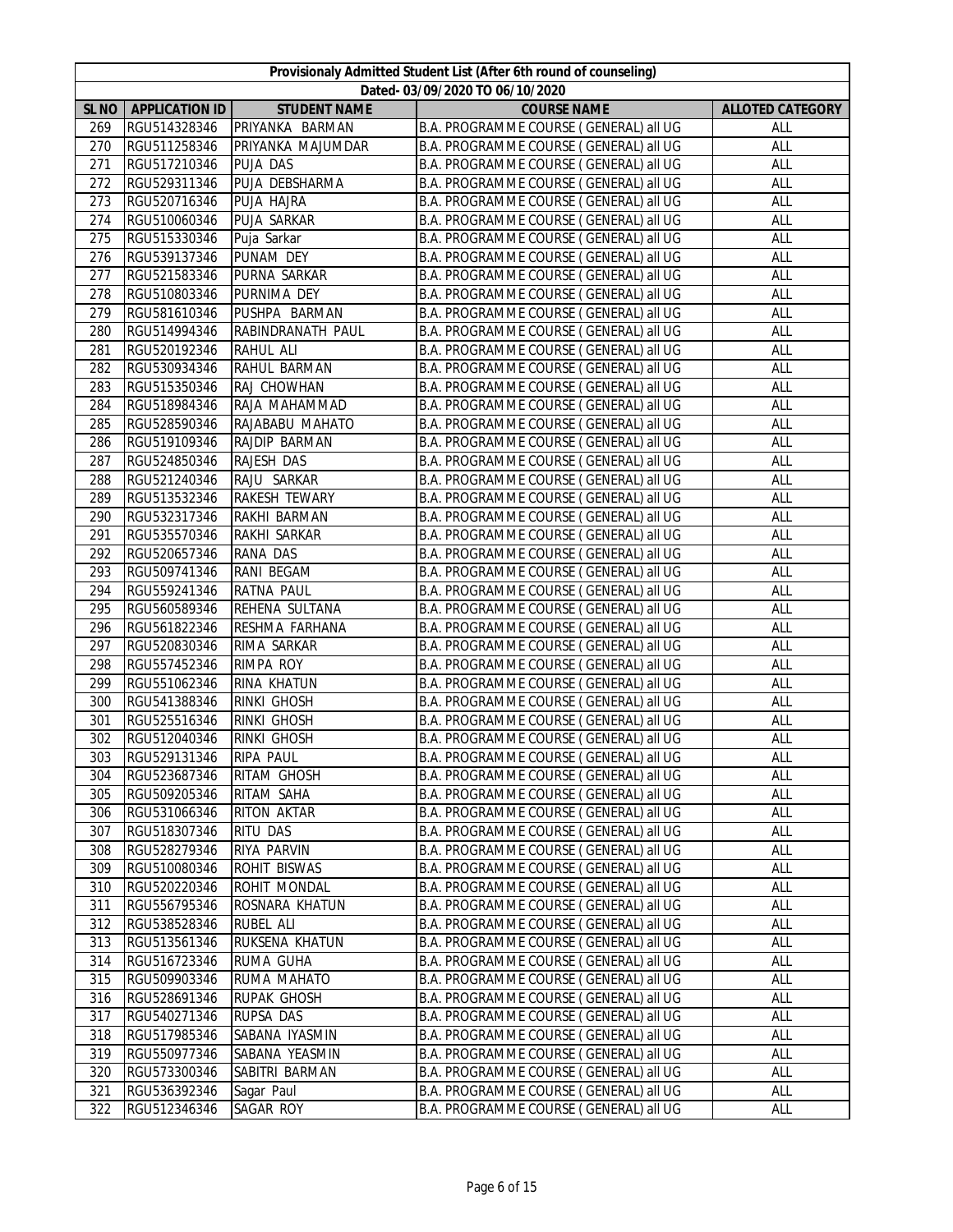|                  | Provisionaly Admitted Student List (After 6th round of counseling) |                                  |                                                                                  |                         |  |  |
|------------------|--------------------------------------------------------------------|----------------------------------|----------------------------------------------------------------------------------|-------------------------|--|--|
|                  | Dated- 03/09/2020 TO 06/10/2020                                    |                                  |                                                                                  |                         |  |  |
| SL <sub>NO</sub> | <b>APPLICATION ID</b>                                              | <b>STUDENT NAME</b>              | <b>COURSE NAME</b>                                                               | <b>ALLOTED CATEGORY</b> |  |  |
| 323              | RGU516533346                                                       | SAGARIKA KHATOON                 | B.A. PROGRAMME COURSE (GENERAL) all UG                                           | ALL                     |  |  |
| 324              | RGU524123346                                                       | Sahanaj Khatun                   | B.A. PROGRAMME COURSE (GENERAL) all UG<br>B.A. PROGRAMME COURSE (GENERAL) all UG | ALL                     |  |  |
| 325              | RGU539653346                                                       | SAHANAJ PARVIN                   |                                                                                  | ALL                     |  |  |
| 326              | RGU553462346                                                       | SAHERA KHATUN                    | B.A. PROGRAMME COURSE (GENERAL) all UG                                           | ALL                     |  |  |
| 327<br>328       | RGU555592346<br>RGU509511346                                       | SAHINA KHATUN<br>SAJEDA KHATUN   | B.A. PROGRAMME COURSE (GENERAL) all UG<br>B.A. PROGRAMME COURSE (GENERAL) all UG | ALL<br>ALL              |  |  |
| 329              | RGU575844346                                                       | SAJENA KHATUN                    | B.A. PROGRAMME COURSE (GENERAL) all UG                                           | ALL                     |  |  |
| 330              |                                                                    | SAJJAK HUSSAIN                   | B.A. PROGRAMME COURSE (GENERAL) all UG                                           | ALL                     |  |  |
| 331              | RGU529340346<br>RGU576895346                                       | SAMERUL HAQUE                    | B.A. PROGRAMME COURSE (GENERAL) all UG                                           | ALL                     |  |  |
| 332              | RGU560129346                                                       | SAMIM AKTAR                      | B.A. PROGRAMME COURSE (GENERAL) all UG                                           | ALL                     |  |  |
| 333              | RGU530894346                                                       | SAMIM AKTAR                      | B.A. PROGRAMME COURSE (GENERAL) all UG                                           | ALL                     |  |  |
| 334              | RGU577850346                                                       | SAMIR SUTRADHAR                  | B.A. PROGRAMME COURSE (GENERAL) all UG                                           | ALL                     |  |  |
| 335              |                                                                    | SAMPITA CHAKRABORTY              | B.A. PROGRAMME COURSE (GENERAL) all UG                                           | ALL                     |  |  |
| 336              | RGU525215346<br>RGU563859346                                       | SAMRIDDHI DASGUPTA               | B.A. PROGRAMME COURSE (GENERAL) all UG                                           | ALL                     |  |  |
| 337              |                                                                    |                                  | B.A. PROGRAMME COURSE (GENERAL) all UG                                           | ALL                     |  |  |
| 338              | RGU531546346<br>RGU508171346                                       | Sanat Kumar Das<br>SANCHITA GUHA | B.A. PROGRAMME COURSE (GENERAL) all UG                                           | ALL                     |  |  |
| 339              | RGU528525346                                                       | SANGITA SIKDAR                   | B.A. PROGRAMME COURSE (GENERAL) all UG                                           | ALL                     |  |  |
| 340              |                                                                    | SANJU DAS                        | B.A. PROGRAMME COURSE (GENERAL) all UG                                           | ALL                     |  |  |
| 341              | RGU577523346<br>RGU513665346                                       | SANJU PRAMANIK                   | B.A. PROGRAMME COURSE (GENERAL) all UG                                           | ALL                     |  |  |
|                  | RGU514654346                                                       | Santana Naskar                   | B.A. PROGRAMME COURSE (GENERAL) all UG                                           | ALL                     |  |  |
| 342              | RGU516974346                                                       |                                  | B.A. PROGRAMME COURSE (GENERAL) all UG                                           | ALL                     |  |  |
| 343              |                                                                    | SANTANU BAG                      |                                                                                  |                         |  |  |
| 344              | RGU511711346                                                       | SAPTAMI MAHATO                   | B.A. PROGRAMME COURSE (GENERAL) all UG                                           | ALL                     |  |  |
| 345              | RGU573932346                                                       | SARASWATI SAHA                   | B.A. PROGRAMME COURSE (GENERAL) all UG                                           | ALL                     |  |  |
| 346              | RGU544096346                                                       | SARFARAJ SEK                     | B.A. PROGRAMME COURSE (GENERAL) all UG                                           | ALL                     |  |  |
| 347              | RGU581555346                                                       | SASTHI MODAK                     | B.A. PROGRAMME COURSE (GENERAL) all UG                                           | ALL                     |  |  |
| 348              | RGU518367346                                                       | SAYAN SARKAR                     | B.A. PROGRAMME COURSE (GENERAL) all UG                                           | ALL                     |  |  |
| 349              | RGU541130346                                                       | SAYED ALI                        | B.A. PROGRAMME COURSE (GENERAL) all UG                                           | ALL                     |  |  |
| 350              | RGU513001346                                                       | SHAKHI BHATTACHARJEE             | B.A. PROGRAMME COURSE (GENERAL) all UG                                           | ALL                     |  |  |
| 351              | RGU514749346                                                       | SHAMPA BARMAN                    | B.A. PROGRAMME COURSE (GENERAL) all UG                                           | ALL                     |  |  |
| 352              | RGU559080346                                                       | SHANKAR MANDAL                   | B.A. PROGRAMME COURSE (GENERAL) all UG                                           | ALL                     |  |  |
| 353              | RGU565376346                                                       | SHANTI KUMARI                    | B.A. PROGRAMME COURSE (GENERAL) all UG                                           | ALL                     |  |  |
| 354              | RGU509035346                                                       | Sharat Sarkar                    | B.A. PROGRAMME COURSE (GENERAL) all UG                                           | ALL                     |  |  |
| 355              | RGU509164346                                                       | SHATABDI DHAR                    | B.A. PROGRAMME COURSE (GENERAL) all UG                                           | ALL                     |  |  |
| 356              | RGU556792346                                                       | SHEWLI SARKAR                    | B.A. PROGRAMME COURSE (GENERAL) all UG                                           | ALL                     |  |  |
| 357              |                                                                    | RGU510532346 SHIB CHARAN BARMAN  | B.A. PROGRAMME COURSE (GENERAL) all UG                                           | ALL                     |  |  |
| 358              | RGU577505346                                                       | SHIBAM KUNDU                     | B.A. PROGRAMME COURSE (GENERAL) all UG                                           | ALL                     |  |  |
| 359              | RGU518758346                                                       | SHIBANI BARMAN                   | B.A. PROGRAMME COURSE (GENERAL) all UG                                           | ALL                     |  |  |
| 360              | RGU561292346                                                       | SHIKHA GHOSH                     | B.A. PROGRAMME COURSE (GENERAL) all UG                                           | ALL                     |  |  |
| 361              | RGU548258346                                                       | SHIULI BHOWMIK                   | B.A. PROGRAMME COURSE (GENERAL) all UG                                           | <b>ALL</b>              |  |  |
| 362              | RGU527384346                                                       | SHRABANTI SENGUPTA               | B.A. PROGRAMME COURSE (GENERAL) all UG                                           | <b>ALL</b>              |  |  |
| 363              | RGU512117346                                                       | Shreya Saha                      | B.A. PROGRAMME COURSE (GENERAL) all UG                                           | ALL                     |  |  |
| 364              | RGU555883346                                                       | SHUBHA KUMAR PAUL                | B.A. PROGRAMME COURSE (GENERAL) all UG                                           | ALL                     |  |  |
| 365              | RGU507912346                                                       | SHUBHANKAR BARMAN                | B.A. PROGRAMME COURSE (GENERAL) all UG                                           | ALL                     |  |  |
| 366              | RGU510885346                                                       | SHUBHRATA RAJAK                  | B.A. PROGRAMME COURSE (GENERAL) all UG                                           | ALL                     |  |  |
| 367              | RGU532047346                                                       | shukla debsharma                 | B.A. PROGRAMME COURSE (GENERAL) all UG                                           | ALL                     |  |  |
| 368              | RGU514912346                                                       | SHYAM KRISHNA SAHA               | B.A. PROGRAMME COURSE (GENERAL) all UG                                           | <b>ALL</b>              |  |  |
| 369              | RGU510773346                                                       | SHYAMALI ROY                     | B.A. PROGRAMME COURSE (GENERAL) all UG                                           | <b>ALL</b>              |  |  |
| 370              | RGU521007346                                                       | SIMA KHATUN                      | B.A. PROGRAMME COURSE (GENERAL) all UG                                           | <b>ALL</b>              |  |  |
| 371              | RGU531268346                                                       | SNEHA SAHA                       | B.A. PROGRAMME COURSE (GENERAL) all UG                                           | <b>ALL</b>              |  |  |
| 372              | RGU511468346                                                       | SOHELI SAHA                      | B.A. PROGRAMME COURSE (GENERAL) all UG                                           | ALL                     |  |  |
| 373              | RGU527475346                                                       | SOKHENA KHATOON                  | B.A. PROGRAMME COURSE (GENERAL) all UG                                           | ALL                     |  |  |
| 374              | RGU516667346                                                       | SOMA GUHA                        | B.A. PROGRAMME COURSE (GENERAL) all UG                                           | ALL                     |  |  |
| 375              | RGU509875346                                                       | SOMA SARKAR                      | B.A. PROGRAMME COURSE (GENERAL) all UG                                           | ALL                     |  |  |
| 376              | RGU518045346                                                       | SOMA SARKAR                      | B.A. PROGRAMME COURSE (GENERAL) all UG                                           | ALL                     |  |  |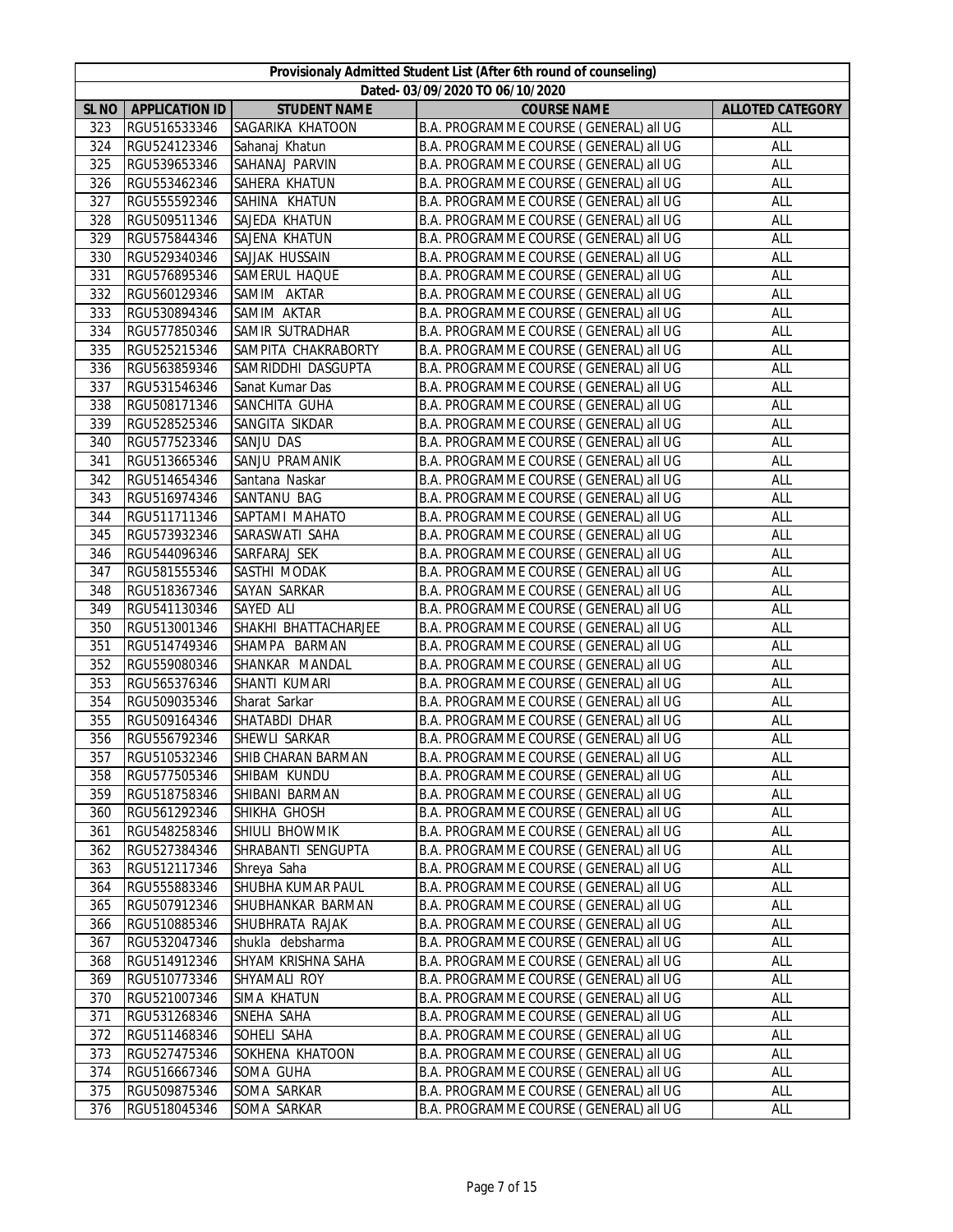| Provisionaly Admitted Student List (After 6th round of counseling) |                                 |                              |                                                                                  |                         |  |  |
|--------------------------------------------------------------------|---------------------------------|------------------------------|----------------------------------------------------------------------------------|-------------------------|--|--|
|                                                                    | Dated- 03/09/2020 TO 06/10/2020 |                              |                                                                                  |                         |  |  |
| <b>SL NO</b>                                                       | <b>APPLICATION ID</b>           | <b>STUDENT NAME</b>          | <b>COURSE NAME</b>                                                               | <b>ALLOTED CATEGORY</b> |  |  |
| 377                                                                | RGU543392346                    | SOMOJIT GHOSH                | B.A. PROGRAMME COURSE (GENERAL) all UG                                           | ALL                     |  |  |
| 378                                                                | RGU511464346                    | SONALI DHAR<br>SONALI BARMAN | B.A. PROGRAMME COURSE (GENERAL) all UG                                           | ALL                     |  |  |
| 379                                                                | RGU516171346<br>RGU520870346    |                              | B.A. PROGRAMME COURSE (GENERAL) all UG                                           | ALL                     |  |  |
| 380                                                                |                                 | Sonali Biswas                | B.A. PROGRAMME COURSE (GENERAL) all UG                                           | ALL                     |  |  |
| 381<br>382                                                         | RGU571322346<br>RGU575345346    | SOURABH DAS<br>SOURAV SARKAR | B.A. PROGRAMME COURSE (GENERAL) all UG<br>B.A. PROGRAMME COURSE (GENERAL) all UG | ALL<br>ALL              |  |  |
| 383                                                                | RGU539124346                    | SOURAV SARKAR                | B.A. PROGRAMME COURSE (GENERAL) all UG                                           | ALL                     |  |  |
| 384                                                                |                                 | Souvik Laha                  | B.A. PROGRAMME COURSE (GENERAL) all UG                                           | ALL                     |  |  |
| 385                                                                | RGU509895346                    | SOUVIK SAHA                  | B.A. PROGRAMME COURSE (GENERAL) all UG                                           | ALL                     |  |  |
| 386                                                                | RGU516111346<br>RGU518094346    | SOVANJANA GHOSH              | B.A. PROGRAMME COURSE (GENERAL) all UG                                           | ALL                     |  |  |
| 387                                                                | RGU535464346                    | SOYBANU PARVIN               | B.A. PROGRAMME COURSE (GENERAL) all UG                                           | ALL                     |  |  |
| 388                                                                | RGU545203346                    | SOYEB AKHTAR                 | B.A. PROGRAMME COURSE (GENERAL) all UG                                           | ALL                     |  |  |
| 389                                                                | RGU553354346                    | SRABONI DUTTA                | B.A. PROGRAMME COURSE (GENERAL) all UG                                           | ALL                     |  |  |
| 390                                                                | RGU550196346                    | <b>SRISTY KUMARI DAS</b>     | B.A. PROGRAMME COURSE (GENERAL) all UG                                           | ALL                     |  |  |
| 391                                                                | RGU528257346                    | <b>SUBEN PAUL</b>            | B.A. PROGRAMME COURSE (GENERAL) all UG                                           | ALL                     |  |  |
| 392                                                                | RGU512646346                    | SUBHAJIT DAS                 | B.A. PROGRAMME COURSE (GENERAL) all UG                                           | ALL                     |  |  |
| 393                                                                | RGU520919346                    | <b>SUBHAM DAS</b>            | B.A. PROGRAMME COURSE (GENERAL) all UG                                           | ALL                     |  |  |
| 394                                                                | RGU511780346                    | Subham Podder                | B.A. PROGRAMME COURSE (GENERAL) all UG                                           | ALL                     |  |  |
| 395                                                                | RGU515730346                    | SUBHANKAR SARKAR             | B.A. PROGRAMME COURSE (GENERAL) all UG                                           | ALL                     |  |  |
| 396                                                                | RGU509419346                    | SUBHASISH SARKAR             | B.A. PROGRAMME COURSE (GENERAL) all UG                                           | ALL                     |  |  |
| 397                                                                | RGU533624346                    | <b>SUBNAM LUSHI</b>          | B.A. PROGRAMME COURSE (GENERAL) all UG                                           | ALL                     |  |  |
| 398                                                                | RGU528511346                    | SUCHITRA TIKADAR             | B.A. PROGRAMME COURSE (GENERAL) all UG                                           | ALL                     |  |  |
| 399                                                                | RGU512164346                    | SUDIPTA SAHA                 | B.A. PROGRAMME COURSE (GENERAL) all UG                                           | ALL                     |  |  |
| 400                                                                | RGU541163346                    | SUDIPTA SOM                  | B.A. PROGRAMME COURSE (GENERAL) all UG                                           | ALL                     |  |  |
| 401                                                                | RGU532962346                    | SUHANA PARVEEN               | B.A. PROGRAMME COURSE (GENERAL) all UG                                           | ALL                     |  |  |
| 402                                                                | RGU529286346                    | SUHANA PARVIN                | B.A. PROGRAMME COURSE (GENERAL) all UG                                           | ALL                     |  |  |
| 403                                                                | RGU508401346                    | <b>SUJAN BARMAN</b>          | B.A. PROGRAMME COURSE (GENERAL) all UG                                           | ALL                     |  |  |
| 404                                                                | RGU557018346                    | Sujan Ali                    | B.A. PROGRAMME COURSE (GENERAL) all UG                                           | ALL                     |  |  |
| 405                                                                | RGU519820346                    | <b>SUJAY DEBNATH</b>         | B.A. PROGRAMME COURSE (GENERAL) all UG                                           | ALL                     |  |  |
| 406                                                                | RGU528404346                    | SUKUMAR KITTANIA             | B.A. PROGRAMME COURSE (GENERAL) all UG                                           | ALL                     |  |  |
| 407                                                                | RGU514032346                    | Sultana Khatun               | B.A. PROGRAMME COURSE (GENERAL) all UG                                           | ALL                     |  |  |
| 408                                                                | RGU581874346                    | SUMAN KARMAKAR               | B.A. PROGRAMME COURSE (GENERAL) all UG                                           | ALL                     |  |  |
| 409                                                                | RGU516789346                    | <b>SUMAN NATH</b>            | B.A. PROGRAMME COURSE (GENERAL) all UG                                           | ALL                     |  |  |
| 410                                                                | RGU549669346                    | <b>SUMI BISWAS</b>           | B.A. PROGRAMME COURSE (GENERAL) all UG                                           | ALL                     |  |  |
| 411                                                                | RGU512325346 Sunita Sau         |                              | B.A. PROGRAMME COURSE (GENERAL) all UG                                           | ALL                     |  |  |
| 412                                                                | RGU576151346                    | SUNITI PASWAN                | B.A. PROGRAMME COURSE (GENERAL) all UG                                           | ALL                     |  |  |
| 413                                                                | RGU577774346                    | SURAJIT SAHA                 | B.A. PROGRAMME COURSE (GENERAL) all UG                                           | ALL                     |  |  |
| 414                                                                | RGU510628346                    | SURYA THOKDAR                | B.A. PROGRAMME COURSE (GENERAL) all UG                                           | ALL                     |  |  |
| 415                                                                | RGU515412346                    | SUSHANTA SARKAR              | B.A. PROGRAMME COURSE (GENERAL) all UG                                           | <b>ALL</b>              |  |  |
| 416                                                                | RGU569709346                    | SUSHIL BARMAN                | B.A. PROGRAMME COURSE (GENERAL) all UG                                           | ALL                     |  |  |
| 417                                                                | RGU510107346                    | SUSHMITA PODDAR              | B.A. PROGRAMME COURSE (GENERAL) all UG                                           | ALL                     |  |  |
| 418                                                                | RGU511276346                    | SUSMITA GHOSH                | B.A. PROGRAMME COURSE (GENERAL) all UG                                           | ALL                     |  |  |
| 419                                                                | RGU512538346                    | SUSMITA GHOSH                | B.A. PROGRAMME COURSE (GENERAL) all UG                                           | ALL                     |  |  |
| 420                                                                | RGU529240346                    | SUSMITA MONDAL               | B.A. PROGRAMME COURSE (GENERAL) all UG                                           | ALL                     |  |  |
| 421                                                                | RGU520594346                    | SUSMITA PRAMANIK             | B.A. PROGRAMME COURSE (GENERAL) all UG                                           | ALL                     |  |  |
| 422                                                                | RGU526728346                    | SUTRISHNA DAS                | B.A. PROGRAMME COURSE (GENERAL) all UG                                           | <b>ALL</b>              |  |  |
| 423                                                                | RGU579765346                    | SUVAJIT BARMAN               | B.A. PROGRAMME COURSE (GENERAL) all UG                                           | <b>ALL</b>              |  |  |
| 424                                                                | RGU510414346                    | SUVRA DAS                    | B.A. PROGRAMME COURSE (GENERAL) all UG                                           | <b>ALL</b>              |  |  |
| 425                                                                | RGU556841346                    | <b>SWAPAN PAUL</b>           | B.A. PROGRAMME COURSE (GENERAL) all UG                                           | <b>ALL</b>              |  |  |
| 426                                                                | RGU515615346                    | swaroj majumder              | B.A. PROGRAMME COURSE (GENERAL) all UG                                           | ALL                     |  |  |
| 427                                                                | RGU535786346                    | SWEETY CHOWDHURY             | B.A. PROGRAMME COURSE (GENERAL) all UG                                           | ALL                     |  |  |
| 428                                                                | RGU511407346                    | <b>TAHID SEKH</b>            | B.A. PROGRAMME COURSE (GENERAL) all UG                                           | ALL                     |  |  |
| 429                                                                | RGU563309346                    | <b>TAIMUR ALI</b>            | B.A. PROGRAMME COURSE (GENERAL) all UG                                           | ALL                     |  |  |
| 430                                                                | RGU518687346                    | TAMANITA SINGHA              | B.A. PROGRAMME COURSE (GENERAL) all UG                                           | ALL                     |  |  |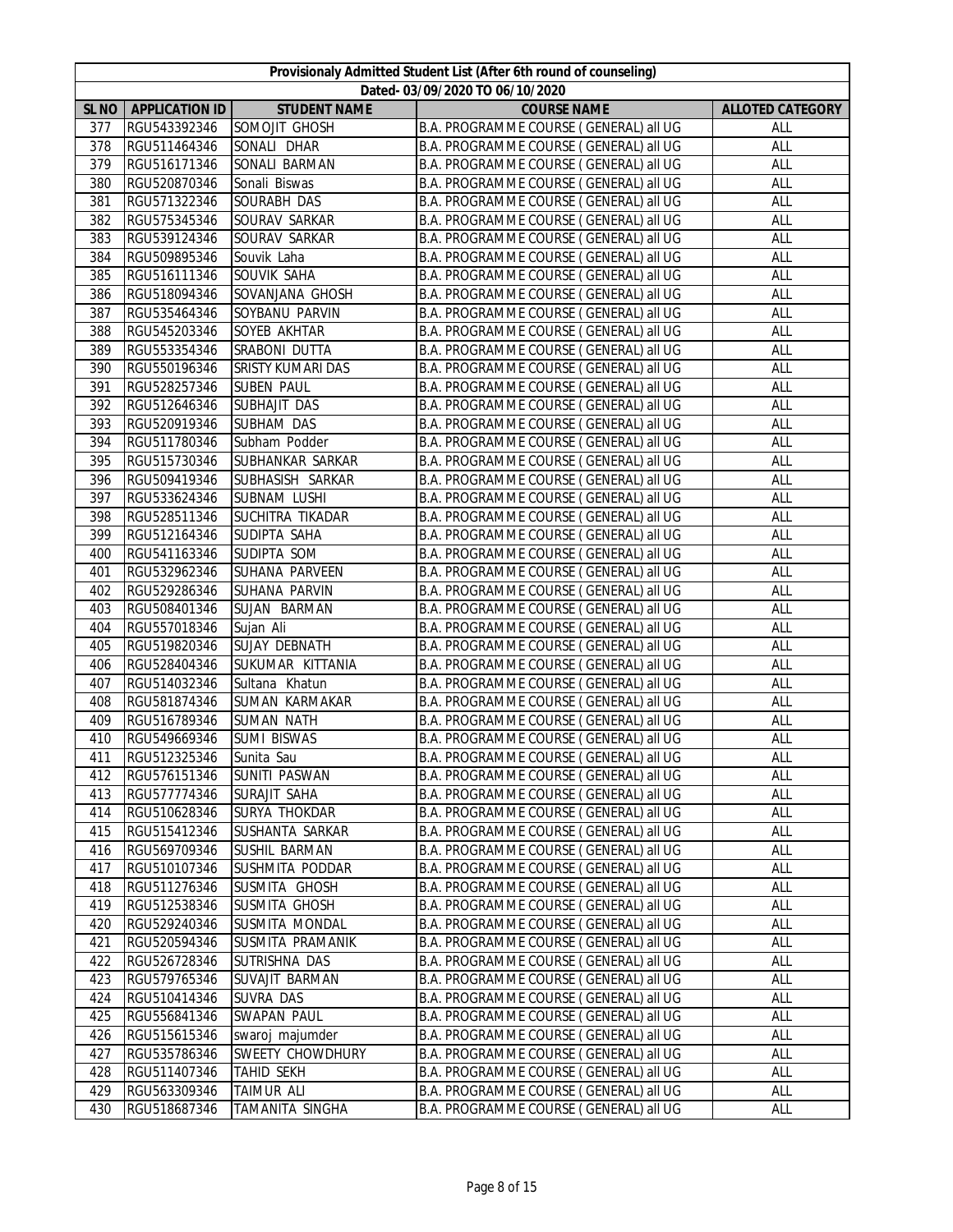|     | Provisionaly Admitted Student List (After 6th round of counseling)<br>Dated- 03/09/2020 TO 06/10/2020         |                        |                                        |               |  |  |
|-----|---------------------------------------------------------------------------------------------------------------|------------------------|----------------------------------------|---------------|--|--|
|     | <b>STUDENT NAME</b><br><b>SL NO</b><br><b>APPLICATION ID</b><br><b>COURSE NAME</b><br><b>ALLOTED CATEGORY</b> |                        |                                        |               |  |  |
| 431 | RGU510501346                                                                                                  | <b>TANIYA MAHATO</b>   | B.A. PROGRAMME COURSE (GENERAL) all UG | ALL           |  |  |
| 432 | RGU529611346                                                                                                  | <b>TANJILA KHATUN</b>  | B.A. PROGRAMME COURSE (GENERAL) all UG | ALL           |  |  |
| 433 | RGU544863346                                                                                                  | <b>TANMOY GHOSH</b>    | B.A. PROGRAMME COURSE (GENERAL) all UG | ALL           |  |  |
| 434 | RGU531187346                                                                                                  | <b>TANMOY MODAK</b>    | B.A. PROGRAMME COURSE (GENERAL) all UG | ALL           |  |  |
| 435 | RGU520364346                                                                                                  | <b>TANUSHREE ROY</b>   | B.A. PROGRAMME COURSE (GENERAL) all UG | ALL           |  |  |
| 436 | RGU509794346                                                                                                  | TANUSHREE SAHA         | B.A. PROGRAMME COURSE (GENERAL) all UG | ALL           |  |  |
| 437 | RGU524132346                                                                                                  | TANUSHRI HAZRA         | B.A. PROGRAMME COURSE (GENERAL) all UG | ALL           |  |  |
| 438 | RGU521400346                                                                                                  | TAPABRATA KUNDU        | B.A. PROGRAMME COURSE (GENERAL) all UG | ALL           |  |  |
| 439 | RGU514219346                                                                                                  | <b>TAPAN SINGHA</b>    | B.A. PROGRAMME COURSE (GENERAL) all UG | ALL           |  |  |
| 440 | RGU550730346                                                                                                  | <b>TAPATI PAUL</b>     | B.A. PROGRAMME COURSE (GENERAL) all UG | ALL           |  |  |
| 441 | RGU552483346                                                                                                  | TAPOSH NANDI           | B.A. PROGRAMME COURSE (GENERAL) all UG | ALL           |  |  |
| 442 | RGU513025346                                                                                                  | THIRESH DEBSARMA       | B.A. PROGRAMME COURSE (GENERAL) all UG | ALL           |  |  |
| 443 | RGU578725346                                                                                                  | TOTAN DEBSHARMA        | B.A. PROGRAMME COURSE (GENERAL) all UG | ALL           |  |  |
| 444 | RGU557795346                                                                                                  | <b>TUMPA JHA</b>       | B.A. PROGRAMME COURSE (GENERAL) all UG | ALL           |  |  |
| 445 | RGU521544346                                                                                                  | UDDHAP SARKAR          | B.A. PROGRAMME COURSE (GENERAL) all UG | ALL           |  |  |
| 446 | RGU557705346                                                                                                  | <b>UMESH BARMAN</b>    | B.A. PROGRAMME COURSE (GENERAL) all UG | ALL           |  |  |
| 447 | RGU517771346                                                                                                  | <b>UPAMA DAS</b>       | B.A. PROGRAMME COURSE (GENERAL) all UG | ALL           |  |  |
| 448 | RGU511075346                                                                                                  | <b>USASHI SAHA</b>     | B.A. PROGRAMME COURSE (GENERAL) all UG | ALL           |  |  |
| 449 | RGU514738346                                                                                                  | uttam chakraborty      | B.A. PROGRAMME COURSE (GENERAL) all UG | ALL           |  |  |
| 450 | RGU516044346                                                                                                  | <b>VASKAR GHOSH</b>    | B.A. PROGRAMME COURSE (GENERAL) all UG | ALL           |  |  |
| 451 | RGU536686346                                                                                                  | <b>JUYEL RANA</b>      | B.A. PROGRAMME COURSE (GENERAL) all UG | <b>GENPWD</b> |  |  |
| 452 | RGU506600346                                                                                                  | <b>MD SOHEL AKHTAR</b> | B.A. PROGRAMME COURSE (GENERAL) all UG | <b>GENPWD</b> |  |  |
| 453 | RGU563670346                                                                                                  | SALEMAN ALI            | B.A. PROGRAMME COURSE (GENERAL) all UG | <b>GENPWD</b> |  |  |
| 454 | RGU529516346                                                                                                  | <b>TASLIMUDDIN</b>     | B.A. PROGRAMME COURSE (GENERAL) all UG | <b>GENPWD</b> |  |  |
| 455 | RGU572286346                                                                                                  | ABDUL HADI             | B.A. PROGRAMME COURSE (GENERAL) all UG | OBCA          |  |  |
| 456 | RGU544450346                                                                                                  | <b>ABDUL SAMAD</b>     | B.A. PROGRAMME COURSE (GENERAL) all UG | OBCA          |  |  |
| 457 | RGU533141346                                                                                                  | <b>ADARI KHATUN</b>    | B.A. PROGRAMME COURSE (GENERAL) all UG | OBCA          |  |  |
| 458 | RGU531430346                                                                                                  | AJAHARUDDIN ALI        | B.A. PROGRAMME COURSE (GENERAL) all UG | OBCA          |  |  |
| 459 | RGU555619346                                                                                                  | ANOWAR KHAN            | B.A. PROGRAMME COURSE (GENERAL) all UG | OBCA          |  |  |
| 460 | RGU563612346                                                                                                  | ANUARUL HOQUE          | B.A. PROGRAMME COURSE (GENERAL) all UG | OBCA          |  |  |
| 461 | RGU524320346                                                                                                  | ARJUMA KHATUN          | B.A. PROGRAMME COURSE (GENERAL) all UG | OBCA          |  |  |
| 462 | RGU541843346                                                                                                  | <b>ASAD ALI</b>        | B.A. PROGRAMME COURSE (GENERAL) all UG | OBCA          |  |  |
| 463 | RGU508405346                                                                                                  | <b>ASMA KHATUN</b>     | B.A. PROGRAMME COURSE (GENERAL) all UG | OBCA          |  |  |
| 464 | RGU556676346                                                                                                  | <b>ASRAF ALI</b>       | B.A. PROGRAMME COURSE (GENERAL) all UG | OBCA          |  |  |
| 465 | RGU509899346                                                                                                  | <b>BOBY KHATUN</b>     | B.A. PROGRAMME COURSE (GENERAL) all UG | OBCA          |  |  |
| 466 | RGU511118346                                                                                                  | FARIYA AFRIN           | B.A. PROGRAMME COURSE (GENERAL) all UG | <b>OBCA</b>   |  |  |
| 467 | RGU548144346                                                                                                  | FARJINA PARVIN         | B.A. PROGRAMME COURSE (GENERAL) all UG | OBCA          |  |  |
| 468 | RGU520960346                                                                                                  | FORID ALAM             | B.A. PROGRAMME COURSE (GENERAL) all UG | OBCA          |  |  |
| 469 | RGU541882346                                                                                                  | GULSENA PARVIN         | B.A. PROGRAMME COURSE (GENERAL) all UG | OBCA          |  |  |
| 470 | RGU523184346                                                                                                  | JAHANGIR ALAM          | B.A. PROGRAMME COURSE (GENERAL) all UG | OBCA          |  |  |
| 471 | RGU531014346                                                                                                  | KABITA KHATUN          | B.A. PROGRAMME COURSE (GENERAL) all UG | OBCA          |  |  |
| 472 | RGU530324346                                                                                                  | KASMIRA KHATUN         | B.A. PROGRAMME COURSE (GENERAL) all UG | OBCA          |  |  |
| 473 | RGU521220346                                                                                                  | KHADIJA KHATOON        | B.A. PROGRAMME COURSE (GENERAL) all UG | OBCA          |  |  |
| 474 | RGU519950346                                                                                                  | KOWSAR ALI             | B.A. PROGRAMME COURSE (GENERAL) all UG | OBCA          |  |  |
| 475 | RGU549377346                                                                                                  | KUDDUSH ALI            | B.A. PROGRAMME COURSE (GENERAL) all UG | OBCA          |  |  |
| 476 | RGU574802346                                                                                                  | LIJA PARVIN            | B.A. PROGRAMME COURSE (GENERAL) all UG | OBCA          |  |  |
| 477 | RGU578338346                                                                                                  | MANJUR ALAM            | B.A. PROGRAMME COURSE (GENERAL) all UG | OBCA          |  |  |
| 478 | RGU558468346                                                                                                  | MASLEUDDIN SARKAR      | B.A. PROGRAMME COURSE (GENERAL) all UG | OBCA          |  |  |
| 479 | RGU568494346                                                                                                  | Md Afridi              | B.A. PROGRAMME COURSE (GENERAL) all UG | OBCA          |  |  |
| 480 | RGU560448346                                                                                                  | <b>MD SARUK</b>        | B.A. PROGRAMME COURSE (GENERAL) all UG | OBCA          |  |  |
| 481 | RGU556669346                                                                                                  | MD ABDUL MALEK         | B.A. PROGRAMME COURSE (GENERAL) all UG | OBCA          |  |  |
| 482 | RGU529207346                                                                                                  | MD ALAUL HAQUE         | B.A. PROGRAMME COURSE (GENERAL) all UG | OBCA          |  |  |
| 483 | RGU520313346                                                                                                  | MD MEHEMUD ALAM        | B.A. PROGRAMME COURSE (GENERAL) all UG | OBCA          |  |  |
| 484 | RGU550828346                                                                                                  | MD RAJA BABU           | B.A. PROGRAMME COURSE (GENERAL) all UG | OBCA          |  |  |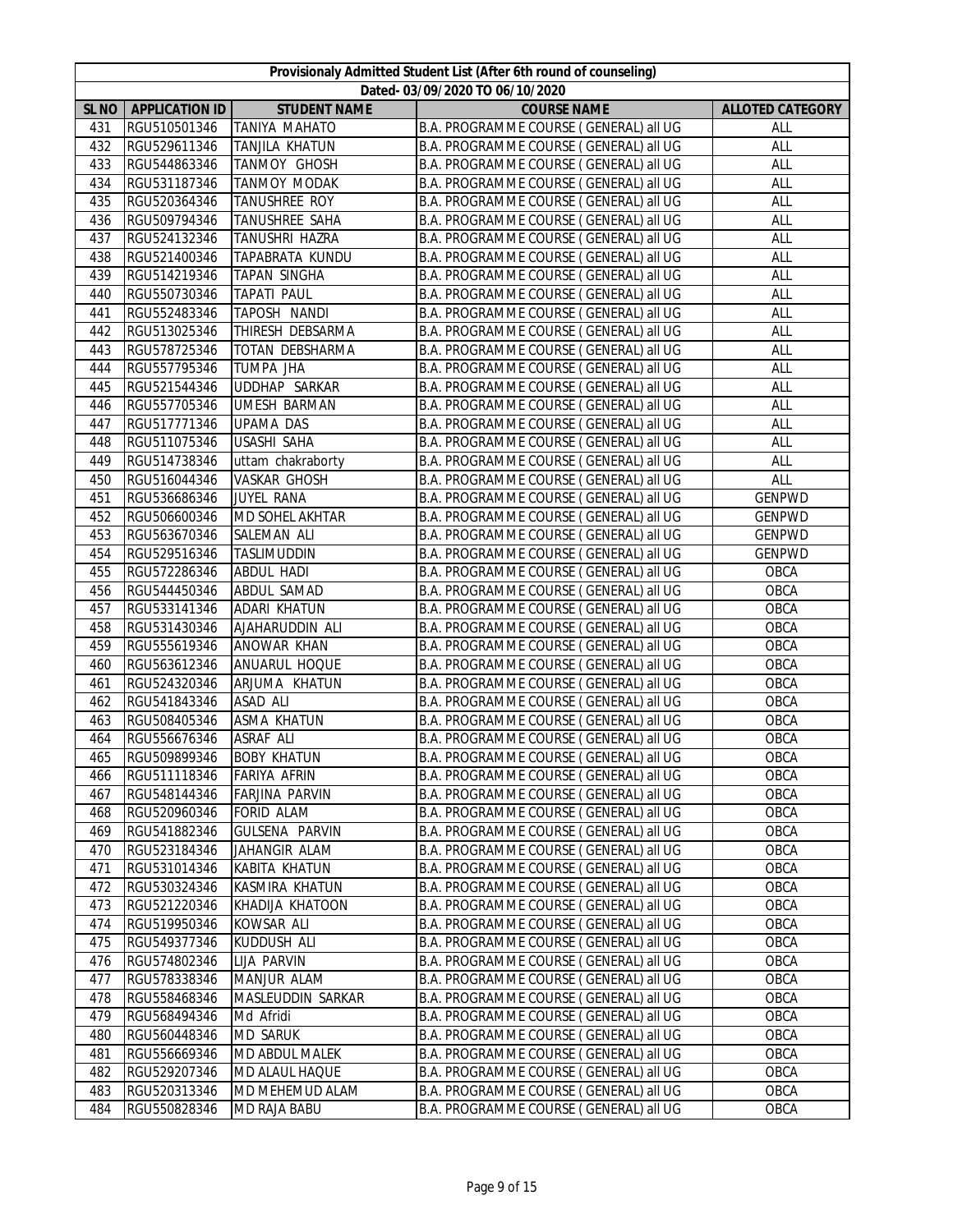|            | Provisionaly Admitted Student List (After 6th round of counseling)                               |                                          |                                                                                  |                         |  |  |
|------------|--------------------------------------------------------------------------------------------------|------------------------------------------|----------------------------------------------------------------------------------|-------------------------|--|--|
|            | Dated- 03/09/2020 TO 06/10/2020<br><b>STUDENT NAME</b><br>SL <sub>NO</sub><br><b>COURSE NAME</b> |                                          |                                                                                  |                         |  |  |
|            | <b>APPLICATION ID</b><br>RGU519862346                                                            |                                          |                                                                                  | <b>ALLOTED CATEGORY</b> |  |  |
| 485<br>486 | RGU529593346                                                                                     | Md Rakib Sarkar<br><b>MEHEBUB JAHEDI</b> | B.A. PROGRAMME COURSE (GENERAL) all UG<br>B.A. PROGRAMME COURSE (GENERAL) all UG | <b>OBCA</b><br>OBCA     |  |  |
| 487        | RGU525626346                                                                                     | MEHERUN KHATUN                           | B.A. PROGRAMME COURSE (GENERAL) all UG                                           | OBCA                    |  |  |
| 488        | RGU550093346                                                                                     | MOHABBAT KHAN                            | B.A. PROGRAMME COURSE (GENERAL) all UG                                           | OBCA                    |  |  |
| 489        | RGU519272346                                                                                     | MOHAMMAD SHER ALI                        | B.A. PROGRAMME COURSE (GENERAL) all UG                                           | OBCA                    |  |  |
| 490        | RGU551597346                                                                                     | MOUSUMI PARVIN                           | B.A. PROGRAMME COURSE (GENERAL) all UG                                           | OBCA                    |  |  |
| 491        | RGU527634346                                                                                     | MUKTARA KHATUN                           | B.A. PROGRAMME COURSE (GENERAL) all UG                                           | OBCA                    |  |  |
| 492        | RGU551311346                                                                                     | MUSAMAT RUMI SARKAR                      | B.A. PROGRAMME COURSE (GENERAL) all UG                                           | OBCA                    |  |  |
| 493        | RGU527670346                                                                                     | NAJMA PARVIN                             | B.A. PROGRAMME COURSE (GENERAL) all UG                                           | OBCA                    |  |  |
| 494        | RGU527946346                                                                                     | NASARA PARVIN                            | B.A. PROGRAMME COURSE (GENERAL) all UG                                           | OBCA                    |  |  |
| 495        | RGU507561346                                                                                     | <b>NUR SEBA KHATUN</b>                   | B.A. PROGRAMME COURSE (GENERAL) all UG                                           | OBCA                    |  |  |
| 496        | RGU579289346                                                                                     | NURSEFA KHATUN                           | B.A. PROGRAMME COURSE (GENERAL) all UG                                           | OBCA                    |  |  |
| 497        | RGU518863346                                                                                     | PARESHA KHATUN                           | B.A. PROGRAMME COURSE (GENERAL) all UG                                           | OBCA                    |  |  |
| 498        | RGU570106346                                                                                     | RAKESH ALI                               | B.A. PROGRAMME COURSE (GENERAL) all UG                                           | OBCA                    |  |  |
| 499        | RGU563558346                                                                                     | RASHIDUL HOQUE                           | B.A. PROGRAMME COURSE (GENERAL) all UG                                           | OBCA                    |  |  |
| 500        | RGU521131346                                                                                     | SABIR ALI                                | B.A. PROGRAMME COURSE (GENERAL) all UG                                           | OBCA                    |  |  |
| 501        | RGU528049346                                                                                     | SABNUR BEGAM                             | B.A. PROGRAMME COURSE (GENERAL) all UG                                           | OBCA                    |  |  |
| 502        | RGU520913346                                                                                     | SAHAJAN ALI                              | B.A. PROGRAMME COURSE (GENERAL) all UG                                           | OBCA                    |  |  |
| 503        | RGU550899346                                                                                     | SAHINUR KHATUN                           | B.A. PROGRAMME COURSE (GENERAL) all UG                                           | OBCA                    |  |  |
| 504        | RGU525291346                                                                                     | Sakila Parvin                            | B.A. PROGRAMME COURSE (GENERAL) all UG                                           | OBCA                    |  |  |
| 505        | RGU512321346                                                                                     | SARFORAJ ANSIRAJ                         | B.A. PROGRAMME COURSE (GENERAL) all UG                                           | OBCA                    |  |  |
| 506        | RGU549736346                                                                                     | SELINA RAHAMAN                           | B.A. PROGRAMME COURSE (GENERAL) all UG                                           | OBCA                    |  |  |
| 507        | RGU558839346                                                                                     | SHIULI RAHMAN                            | B.A. PROGRAMME COURSE (GENERAL) all UG                                           | OBCA                    |  |  |
| 508        | RGU519924346                                                                                     | SOHEL AKTER                              | B.A. PROGRAMME COURSE (GENERAL) all UG                                           | OBCA                    |  |  |
|            |                                                                                                  |                                          |                                                                                  | OBCA                    |  |  |
| 509<br>510 | RGU553880346<br>RGU512906346                                                                     | SORIF MOHAMMAD<br><b>SULTAN MABUT</b>    | B.A. PROGRAMME COURSE (GENERAL) all UG<br>B.A. PROGRAMME COURSE (GENERAL) all UG | OBCA                    |  |  |
| 511        | RGU521528346                                                                                     | Tajnur Sarkar                            | B.A. PROGRAMME COURSE (GENERAL) all UG                                           | OBCA                    |  |  |
| 512        | RGU521512346                                                                                     | <b>TALEB MAHAMMAD</b>                    | B.A. PROGRAMME COURSE (GENERAL) all UG                                           | OBCA                    |  |  |
| 513        | RGU576341346                                                                                     | <b>TANJIRA KHATUN</b>                    | B.A. PROGRAMME COURSE (GENERAL) all UG                                           | OBCA                    |  |  |
| 514        | RGU519452346                                                                                     | Tultuli Khatun                           | B.A. PROGRAMME COURSE (GENERAL) all UG                                           | OBCA                    |  |  |
| 515        | RGU559632346                                                                                     | ANIMA MANDAL                             | B.A. PROGRAMME COURSE (GENERAL) all UG                                           | OBCB                    |  |  |
| 516        | RGU562765346                                                                                     | Ankita Biswas                            | B.A. PROGRAMME COURSE (GENERAL) all UG                                           | OBCB                    |  |  |
| 517        | RGU512465346                                                                                     | ARINDAM SARKAR                           | B.A. PROGRAMME COURSE (GENERAL) all UG                                           | OBCB                    |  |  |
| 518        | RGU526120346                                                                                     | <b>ASHISH KUMAR MANDAL</b>               | B.A. PROGRAMME COURSE (GENERAL) all UG                                           | OBCB                    |  |  |
| 519        | RGU519746346                                                                                     | AVAY GUPTA                               | B.A. PROGRAMME COURSE (GENERAL) all UG                                           | OBCB                    |  |  |
| 520        | RGU513983346                                                                                     | BARUN CHANDRA MAHATMA                    | B.A. PROGRAMME COURSE (GENERAL) all UG                                           | OBCB                    |  |  |
| 521        | RGU526101346                                                                                     | CHANCHAL CHANDRA PAUL                    | B.A. PROGRAMME COURSE (GENERAL) all UG                                           | OBCB                    |  |  |
| 522        | RGU513624346                                                                                     | CHANDAN TARAFDAR                         | B.A. PROGRAMME COURSE (GENERAL) all UG                                           | OBCB                    |  |  |
| 523        | RGU515796346                                                                                     | <b>DIPAK CH PAUL</b>                     | B.A. PROGRAMME COURSE (GENERAL) all UG                                           | OBCB                    |  |  |
| 524        | RGU536300346                                                                                     | DIYA PAUL                                | B.A. PROGRAMME COURSE (GENERAL) all UG                                           | OBCB                    |  |  |
| 525        | RGU550339346                                                                                     | DURJOY ROY                               | B.A. PROGRAMME COURSE (GENERAL) all UG                                           | OBCB                    |  |  |
| 526        | RGU556583346                                                                                     | JABA PAUL                                | B.A. PROGRAMME COURSE (GENERAL) all UG                                           | OBCB                    |  |  |
| 527        | RGU558168346                                                                                     | JOYA ROY                                 | B.A. PROGRAMME COURSE (GENERAL) all UG                                           | OBCB                    |  |  |
| 528        | RGU529128346                                                                                     | KABERI SARKAR                            | B.A. PROGRAMME COURSE (GENERAL) all UG                                           | OBCB                    |  |  |
| 529        | RGU516761346                                                                                     | KARTIK MANDAL                            | B.A. PROGRAMME COURSE (GENERAL) all UG                                           | OBCB                    |  |  |
| 530        | RGU551359346                                                                                     | <b>MAMONI PAUL</b>                       | B.A. PROGRAMME COURSE (GENERAL) all UG                                           | OBCB                    |  |  |
| 531        | RGU517649346                                                                                     | MOUSUMI BASAK                            | B.A. PROGRAMME COURSE (GENERAL) all UG                                           | OBCB                    |  |  |
| 532        | RGU530386346                                                                                     | MRINMOY PODDER                           | B.A. PROGRAMME COURSE (GENERAL) all UG                                           | OBCB                    |  |  |
| 533        | RGU511297346                                                                                     | NEHA MAHATO                              | B.A. PROGRAMME COURSE (GENERAL) all UG                                           | OBCB                    |  |  |
| 534        | RGU530619346                                                                                     | NIBASH PAUL                              | B.A. PROGRAMME COURSE (GENERAL) all UG                                           | OBCB                    |  |  |
| 535        | RGU515423346                                                                                     | PAYEL PAUL                               | B.A. PROGRAMME COURSE (GENERAL) all UG                                           | OBCB                    |  |  |
| 536        | RGU520477346                                                                                     | PAYEL PAUL                               | B.A. PROGRAMME COURSE (GENERAL) all UG                                           | OBCB                    |  |  |
| 537        | RGU578780346                                                                                     | PRANAB SARKAR                            | B.A. PROGRAMME COURSE (GENERAL) all UG                                           | OBCB                    |  |  |
| 538        | RGU521676346                                                                                     | PRANAB SARKAR                            | B.A. PROGRAMME COURSE (GENERAL) all UG                                           | OBCB                    |  |  |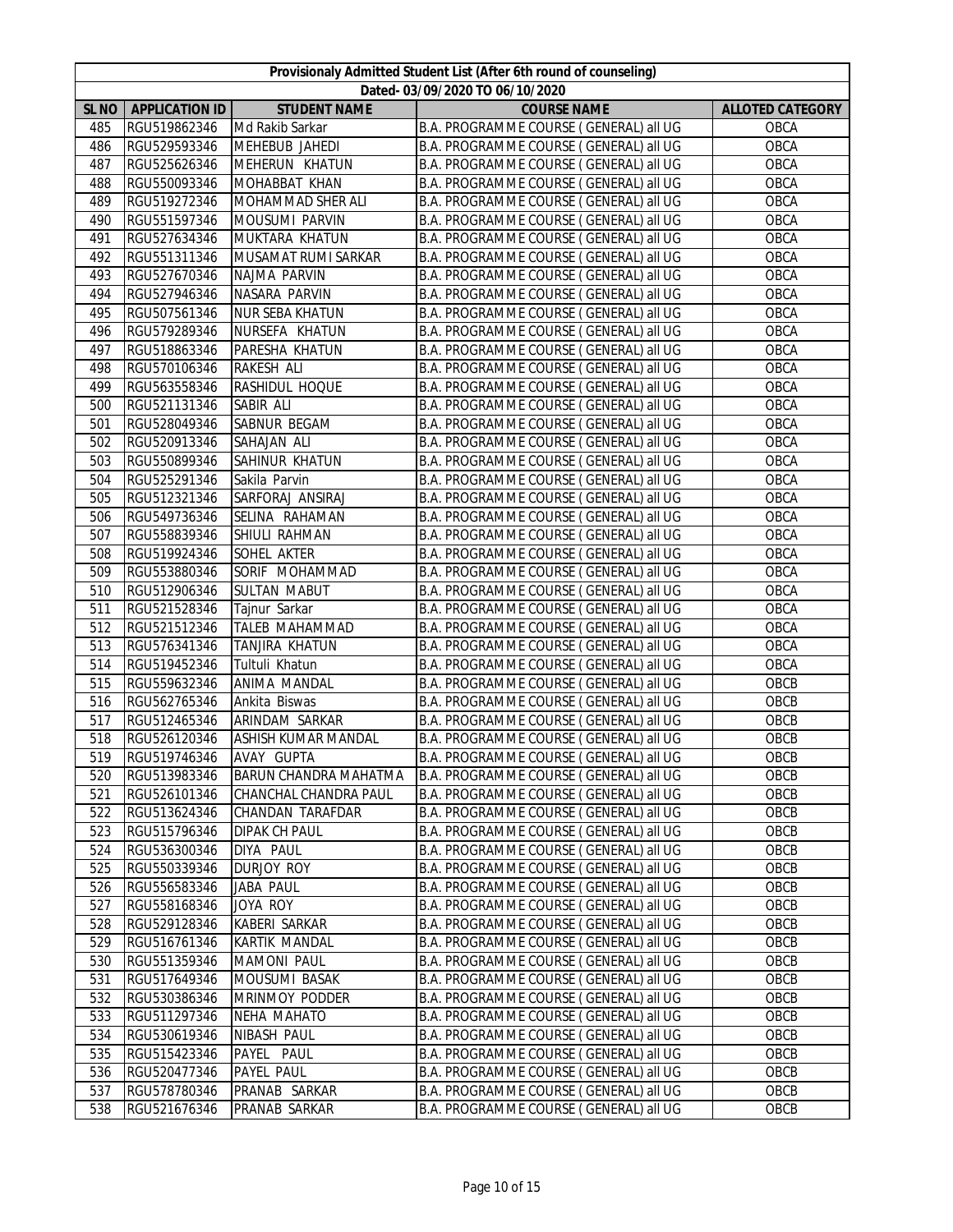|                  | Provisionaly Admitted Student List (After 6th round of counseling) |                                 |                                                                                  |                         |  |  |
|------------------|--------------------------------------------------------------------|---------------------------------|----------------------------------------------------------------------------------|-------------------------|--|--|
|                  |                                                                    |                                 | Dated- 03/09/2020 TO 06/10/2020                                                  |                         |  |  |
| <b>SL NO</b>     | <b>APPLICATION ID</b>                                              | <b>STUDENT NAME</b>             | <b>COURSE NAME</b>                                                               | <b>ALLOTED CATEGORY</b> |  |  |
| 539<br>540       | RGU520248346<br>RGU537090346                                       | PRITHA TARAFDAR<br>PRIYA BISWAS | B.A. PROGRAMME COURSE (GENERAL) all UG<br>B.A. PROGRAMME COURSE (GENERAL) all UG | OBCB<br>OBCB            |  |  |
| 541              | RGU555331346                                                       | PRIYA PAUL                      | B.A. PROGRAMME COURSE (GENERAL) all UG                                           | OBCB                    |  |  |
| 542              | RGU508354346                                                       | RAJESH MAHATO                   | B.A. PROGRAMME COURSE (GENERAL) all UG                                           | OBCB                    |  |  |
| 543              | RGU547385346                                                       | RAJJAK ALI                      | B.A. PROGRAMME COURSE (GENERAL) all UG                                           | OBCB                    |  |  |
| 544              | RGU530623346                                                       | RAJU MAHATO                     | B.A. PROGRAMME COURSE (GENERAL) all UG                                           | OBCB                    |  |  |
| 545              | RGU516707346                                                       | RAKTIMA DAS                     | B.A. PROGRAMME COURSE (GENERAL) all UG                                           | OBCB                    |  |  |
| 546              | RGU526205346                                                       | <b>RUMI SHIL</b>                | B.A. PROGRAMME COURSE (GENERAL) all UG                                           | OBCB                    |  |  |
| 547              | RGU506559346                                                       | SABITA MANDAL                   | B.A. PROGRAMME COURSE (GENERAL) all UG                                           | OBCB                    |  |  |
| 548              | RGU528899346                                                       | SANDIP KUMAR MAHATO             | B.A. PROGRAMME COURSE (GENERAL) all UG                                           | OBCB                    |  |  |
| 549              | RGU521567346                                                       | SHOMIK BALO                     | B.A. PROGRAMME COURSE (GENERAL) all UG                                           | OBCB                    |  |  |
| 550              | RGU527438346                                                       | <b>SITA PAUL</b>                | B.A. PROGRAMME COURSE (GENERAL) all UG                                           | OBCB                    |  |  |
| 551              | RGU529053346                                                       | SOURABH KUMAR PAUL              | B.A. PROGRAMME COURSE (GENERAL) all UG                                           | OBCB                    |  |  |
| 552              | RGU529625346                                                       | SOURAV PAUL                     | B.A. PROGRAMME COURSE (GENERAL) all UG                                           | OBCB                    |  |  |
| 553              | RGU529801346                                                       | <b>SOVAN BALO</b>               | B.A. PROGRAMME COURSE (GENERAL) all UG                                           | OBCB                    |  |  |
| 554              | RGU518588346                                                       | <b>SUJAN ROY</b>                | B.A. PROGRAMME COURSE (GENERAL) all UG                                           | OBCB                    |  |  |
| 555              | RGU536049346                                                       | SUMITRA PAUL                    | B.A. PROGRAMME COURSE (GENERAL) all UG                                           | OBCB                    |  |  |
| 556              | RGU574956346                                                       | SUMONA PAUL                     | B.A. PROGRAMME COURSE (GENERAL) all UG                                           | OBCB                    |  |  |
| 557              | RGU528025346                                                       | <b>SUSHIL KR MAHATO</b>         | B.A. PROGRAMME COURSE (GENERAL) all UG                                           | OBCB                    |  |  |
| 558              | RGU529966346                                                       | <b>SUVANKAR GHOSH</b>           | B.A. PROGRAMME COURSE (GENERAL) all UG                                           | OBCB                    |  |  |
| 559              | RGU551006346                                                       | SWAPAN KUMAR PAUL               | B.A. PROGRAMME COURSE (GENERAL) all UG                                           | OBCB                    |  |  |
| 560              | RGU547711346                                                       | <b>ADITTO SARKAR</b>            | B.A. PROGRAMME COURSE (GENERAL) all UG                                           | <b>SC</b>               |  |  |
| 561              | RGU541371346                                                       | <b>ALOK BARMAN</b>              | B.A. PROGRAMME COURSE (GENERAL) all UG                                           | $\overline{SC}$         |  |  |
| 562              | RGU519984346                                                       | <b>AMAR MAHATO</b>              | B.A. PROGRAMME COURSE (GENERAL) all UG                                           | $\overline{SC}$         |  |  |
| 563              | RGU521321346                                                       | AMARNATH MONDAL                 | B.A. PROGRAMME COURSE (GENERAL) all UG                                           | SC                      |  |  |
| 564              | RGU521172346                                                       | ANAMIKA SAHA                    | B.A. PROGRAMME COURSE (GENERAL) all UG                                           | $\overline{SC}$         |  |  |
| 565              | RGU533185346                                                       | ANIMESH SINGHA                  | B.A. PROGRAMME COURSE (GENERAL) all UG                                           | $\overline{SC}$         |  |  |
| 566              | RGU535382346                                                       | <b>ANTARA DAS</b>               | B.A. PROGRAMME COURSE (GENERAL) all UG                                           | SC                      |  |  |
| 567              | RGU532365346                                                       | ARUN SINGHA                     | B.A. PROGRAMME COURSE (GENERAL) all UG                                           | SC                      |  |  |
| 568              | RGU516199346                                                       | ASIT CHANDRA MAHALDAR           | B.A. PROGRAMME COURSE (GENERAL) all UG                                           | $\overline{SC}$         |  |  |
| 569              | RGU508987346                                                       | Avik Roy                        | B.A. PROGRAMME COURSE (GENERAL) all UG                                           | $\overline{SC}$         |  |  |
| 570              | RGU528573346                                                       | BALARAM DEBSHARMA               | B.A. PROGRAMME COURSE (GENERAL) all UG                                           | SC                      |  |  |
| 571              | RGU527897346                                                       | <b>BANDANA DAS</b>              | B.A. PROGRAMME COURSE (GENERAL) all UG                                           | SC                      |  |  |
| $\overline{572}$ | RGU581824346                                                       | <b>BANDANA MANDAL</b>           | B.A. PROGRAMME COURSE (GENERAL) all UG                                           | $\overline{SC}$         |  |  |
| 573              |                                                                    | RGU541368346 BAPI DEBSARMA      | B.A. PROGRAMME COURSE (GENERAL) all UG                                           | SC                      |  |  |
| 574              | RGU532932346                                                       | <b>BAPPA DEBSHARMA</b>          | B.A. PROGRAMME COURSE (GENERAL) all UG                                           | <b>SC</b>               |  |  |
| 575              | RGU573044346                                                       | <b>BAPPA CHANDRA ROY</b>        | B.A. PROGRAMME COURSE (GENERAL) all UG                                           | SC                      |  |  |
| 576              | RGU509314346                                                       | <b>BARUN KUMAR BARMAN</b>       | B.A. PROGRAMME COURSE (GENERAL) all UG                                           | SC                      |  |  |
| 577              | RGU526467346                                                       | <b>BEAUTY DAS</b>               | B.A. PROGRAMME COURSE (GENERAL) all UG                                           | SC                      |  |  |
| 578              | RGU555679346                                                       | <b>BEAUTY DEBSHARMA</b>         | B.A. PROGRAMME COURSE (GENERAL) all UG                                           | <b>SC</b>               |  |  |
| 579              | RGU575960346                                                       | <b>BHAIRAB BARMAN</b>           | B.A. PROGRAMME COURSE (GENERAL) all UG                                           | <b>SC</b>               |  |  |
| 580              | RGU510202346                                                       | BHARAT BARMAN                   | B.A. PROGRAMME COURSE (GENERAL) all UG                                           | <b>SC</b>               |  |  |
| 581              | RGU577130346                                                       | <b>BHARAT SINGHA</b>            | B.A. PROGRAMME COURSE (GENERAL) all UG                                           | $\mathsf{SC}$           |  |  |
| 582              | RGU513280346                                                       | <b>BHUBAN BARMAN</b>            | B.A. PROGRAMME COURSE (GENERAL) all UG                                           | $\mathsf{SC}$           |  |  |
| 583              | RGU507648346                                                       | <b>BIBEK BARMAN</b>             | B.A. PROGRAMME COURSE (GENERAL) all UG                                           | <b>SC</b>               |  |  |
| 584              | RGU530025346                                                       | <b>BIBEK ROY</b>                | B.A. PROGRAMME COURSE (GENERAL) all UG                                           | SC                      |  |  |
| 585              | RGU573714346                                                       | BIBHABENDRA NATH BARMAN         | B.A. PROGRAMME COURSE (GENERAL) all UG                                           | SC                      |  |  |
| 586              | RGU512432346                                                       | Bidhan Sarkar                   | B.A. PROGRAMME COURSE (GENERAL) all UG                                           | SC                      |  |  |
| 587              | RGU510424346                                                       | <b>BIJAYA SARKAR</b>            | B.A. PROGRAMME COURSE (GENERAL) all UG                                           | SC                      |  |  |
| 588              | RGU579820346                                                       | <b>BIJOY KUMAR SAHA</b>         | B.A. PROGRAMME COURSE (GENERAL) all UG                                           | SC                      |  |  |
| 589              | RGU510339346                                                       | <b>BIKASH SARKAR</b>            | B.A. PROGRAMME COURSE (GENERAL) all UG                                           | SC                      |  |  |
| 590              | RGU540348346                                                       | bikash kr das                   | B.A. PROGRAMME COURSE (GENERAL) all UG                                           | SC                      |  |  |
| 591              | RGU550836346                                                       | BINOD DAS                       | B.A. PROGRAMME COURSE (GENERAL) all UG                                           | SC                      |  |  |
| 592              | RGU550389346                                                       | <b>BIREN BARMAN</b>             | B.A. PROGRAMME COURSE (GENERAL) all UG                                           | SC                      |  |  |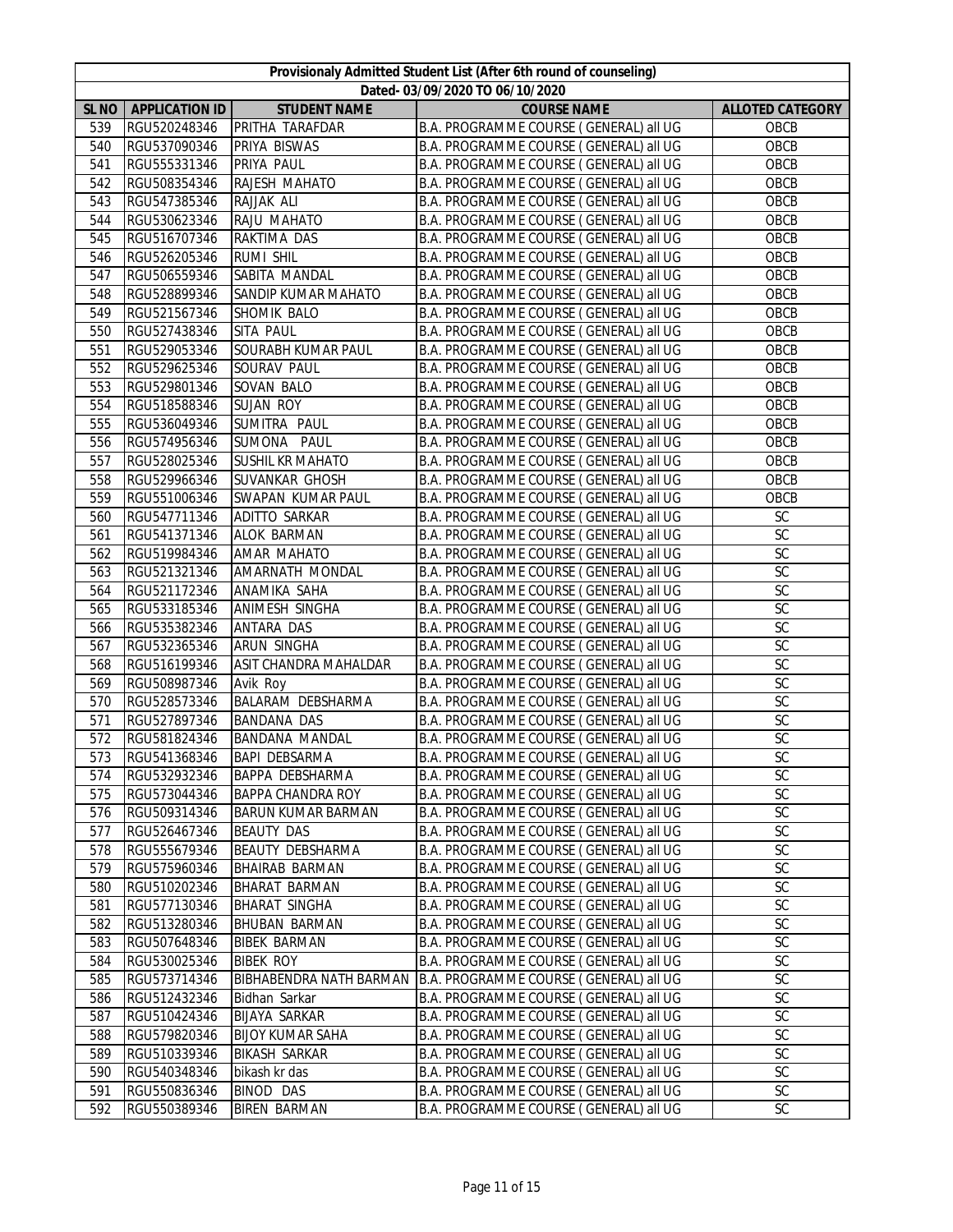|            | Provisionaly Admitted Student List (After 6th round of counseling)                                                                               |                                                |                                                                                  |                       |  |  |
|------------|--------------------------------------------------------------------------------------------------------------------------------------------------|------------------------------------------------|----------------------------------------------------------------------------------|-----------------------|--|--|
|            | Dated- 03/09/2020 TO 06/10/2020<br><b>STUDENT NAME</b><br><b>SL NO</b><br><b>APPLICATION ID</b><br><b>COURSE NAME</b><br><b>ALLOTED CATEGORY</b> |                                                |                                                                                  |                       |  |  |
|            |                                                                                                                                                  |                                                |                                                                                  |                       |  |  |
| 593<br>594 | RGU513737346<br>RGU518731346                                                                                                                     | <b>BISHAL SINGHA</b><br><b>BISWAJIT SINGHA</b> | B.A. PROGRAMME COURSE (GENERAL) all UG<br>B.A. PROGRAMME COURSE (GENERAL) all UG | SC<br>$\overline{SC}$ |  |  |
| 595        | RGU512445346                                                                                                                                     | <b>BISWANATH ROY</b>                           | B.A. PROGRAMME COURSE (GENERAL) all UG                                           | SC                    |  |  |
| 596        | RGU515572346                                                                                                                                     | <b>CHANDAN SARKAR</b>                          | B.A. PROGRAMME COURSE (GENERAL) all UG                                           | $\overline{SC}$       |  |  |
| 597        | RGU549126346                                                                                                                                     | CHANDAN SINGHA                                 | B.A. PROGRAMME COURSE (GENERAL) all UG                                           | $\overline{SC}$       |  |  |
| 598        | RGU509773346                                                                                                                                     | CHANDANA BARMAN                                | B.A. PROGRAMME COURSE (GENERAL) all UG                                           | $\overline{SC}$       |  |  |
| 599        | RGU526602346                                                                                                                                     | CHANDANA DAS                                   | B.A. PROGRAMME COURSE (GENERAL) all UG                                           | $\overline{SC}$       |  |  |
| 600        | RGU548203346                                                                                                                                     | <b>CHAYAN KUMAR ROY</b>                        | B.A. PROGRAMME COURSE (GENERAL) all UG                                           | SC                    |  |  |
| 601        | RGU511374346                                                                                                                                     | CHIRASREE SINGHA ROY                           | B.A. PROGRAMME COURSE (GENERAL) all UG                                           | SC                    |  |  |
| 602        | RGU545199346                                                                                                                                     | DEBNATH BARMAN                                 | B.A. PROGRAMME COURSE (GENERAL) all UG                                           | $\overline{SC}$       |  |  |
| 603        | RGU512408346                                                                                                                                     | <b>DIPANKAR ROY</b>                            | B.A. PROGRAMME COURSE (GENERAL) all UG                                           | SC                    |  |  |
| 604        | RGU517997346                                                                                                                                     | DIYA SAHA                                      | B.A. PROGRAMME COURSE (GENERAL) all UG                                           | SC                    |  |  |
| 605        | RGU510934346                                                                                                                                     | <b>DOLI BARMAN</b>                             | B.A. PROGRAMME COURSE (GENERAL) all UG                                           | SC                    |  |  |
| 606        | RGU510561346                                                                                                                                     | <b>FANI BARMAN</b>                             | B.A. PROGRAMME COURSE (GENERAL) all UG                                           | $\overline{SC}$       |  |  |
| 607        | RGU510542346                                                                                                                                     | <b>GANESH HALDER</b>                           | B.A. PROGRAMME COURSE (GENERAL) all UG                                           | $\overline{SC}$       |  |  |
| 608        | RGU573994346                                                                                                                                     | Goutam Das                                     | B.A. PROGRAMME COURSE (GENERAL) all UG                                           | SC                    |  |  |
| 609        | RGU574919346                                                                                                                                     | <b>GUDDI MALLICK</b>                           | B.A. PROGRAMME COURSE (GENERAL) all UG                                           | SC                    |  |  |
| 610        | RGU524910346                                                                                                                                     | <b>GULSAN BARMAN</b>                           | B.A. PROGRAMME COURSE (GENERAL) all UG                                           | $\overline{SC}$       |  |  |
| 611        | RGU538632346                                                                                                                                     | <b>HELA BARMAN</b>                             | B.A. PROGRAMME COURSE (GENERAL) all UG                                           | $\overline{SC}$       |  |  |
| 612        | RGU509673346                                                                                                                                     | <b>HEMENDRA NATH ROY</b>                       | B.A. PROGRAMME COURSE (GENERAL) all UG                                           | $\overline{SC}$       |  |  |
| 613        | RGU552491346                                                                                                                                     | <b>HEMLATA ROY</b>                             | B.A. PROGRAMME COURSE (GENERAL) all UG                                           | SC                    |  |  |
| 614        | RGU520980346                                                                                                                                     | JAGANNATH BARMAN                               | B.A. PROGRAMME COURSE (GENERAL) all UG                                           | $\overline{SC}$       |  |  |
| 615        | RGU511723346                                                                                                                                     | JAGANNATH ROY                                  | B.A. PROGRAMME COURSE (GENERAL) all UG                                           | SC                    |  |  |
| 616        | RGU520011346                                                                                                                                     | JAMUNA SARKAR                                  | B.A. PROGRAMME COURSE (GENERAL) all UG                                           | SC                    |  |  |
|            |                                                                                                                                                  |                                                |                                                                                  | SC                    |  |  |
| 617<br>618 | RGU577135346<br>RGU516690346                                                                                                                     | JAYANTA SARKAR<br>JAYANTA SINGHA               | B.A. PROGRAMME COURSE (GENERAL) all UG<br>B.A. PROGRAMME COURSE (GENERAL) all UG | SC                    |  |  |
| 619        | RGU511312346                                                                                                                                     | <b>JYOTI DAS</b>                               | B.A. PROGRAMME COURSE (GENERAL) all UG                                           | $\overline{SC}$       |  |  |
| 620        |                                                                                                                                                  | KAILASH BARMAN                                 | B.A. PROGRAMME COURSE (GENERAL) all UG                                           | SC                    |  |  |
| 621        | RGU537127346<br>RGU520481346                                                                                                                     | KAJALI SARKAR                                  | B.A. PROGRAMME COURSE (GENERAL) all UG                                           | SC                    |  |  |
| 622        | RGU513390346                                                                                                                                     | KALPANA BARMAN                                 | B.A. PROGRAMME COURSE (GENERAL) all UG                                           | $\overline{SC}$       |  |  |
| 623        | RGU509817346                                                                                                                                     | <b>KALPANA DAS</b>                             | B.A. PROGRAMME COURSE (GENERAL) all UG                                           | $\overline{SC}$       |  |  |
| 624        | RGU528024346                                                                                                                                     | KANIKA BARMAN                                  | B.A. PROGRAMME COURSE (GENERAL) all UG                                           | SC                    |  |  |
| 625        | RGU524007346                                                                                                                                     | KANIKA BARMAN                                  | B.A. PROGRAMME COURSE (GENERAL) all UG                                           | SC                    |  |  |
| 626        | RGU526990346                                                                                                                                     | <b>KARTICK BARMAN</b>                          | B.A. PROGRAMME COURSE (GENERAL) all UG                                           | $\overline{SC}$       |  |  |
| 627        |                                                                                                                                                  | RGU526566346 KOUSHALA BARMAN                   | B.A. PROGRAMME COURSE (GENERAL) all UG                                           | SC                    |  |  |
|            |                                                                                                                                                  |                                                | B.A. PROGRAMME COURSE (GENERAL) all UG                                           | <b>SC</b>             |  |  |
| 628<br>629 | RGU529248346<br>RGU519482346                                                                                                                     | koushik barman<br>KOUSIK BISWAS                |                                                                                  | SC                    |  |  |
| 630        | RGU523608346                                                                                                                                     | Krishna Sarkar                                 | B.A. PROGRAMME COURSE (GENERAL) all UG<br>B.A. PROGRAMME COURSE (GENERAL) all UG | SC                    |  |  |
|            |                                                                                                                                                  | KUSHAL BARMAN                                  | B.A. PROGRAMME COURSE (GENERAL) all UG                                           | SC                    |  |  |
| 631<br>632 | RGU530884346<br>RGU517422346                                                                                                                     | LAKSHMI BARMAN                                 | B.A. PROGRAMME COURSE (GENERAL) all UG                                           | SC                    |  |  |
| 633        | RGU516423346                                                                                                                                     | MADAN GOPAL BARMAN                             | B.A. PROGRAMME COURSE (GENERAL) all UG                                           | SC                    |  |  |
| 634        | RGU577405346                                                                                                                                     | MADHU BARMAN                                   | B.A. PROGRAMME COURSE (GENERAL) all UG                                           | SC                    |  |  |
| 635        | RGU506477346                                                                                                                                     | MALLIKA BARMAN                                 | B.A. PROGRAMME COURSE (GENERAL) all UG                                           | $\mathsf{SC}$         |  |  |
| 636        | RGU517226346                                                                                                                                     | MANISHA SAHA                                   | B.A. PROGRAMME COURSE (GENERAL) all UG                                           | SC                    |  |  |
| 637        | RGU523206346                                                                                                                                     | MINATI BARMAN                                  | B.A. PROGRAMME COURSE (GENERAL) all UG                                           | SC                    |  |  |
| 638        | RGU531600346                                                                                                                                     | MITALI BARMAN                                  | B.A. PROGRAMME COURSE (GENERAL) all UG                                           | SC                    |  |  |
| 639        | RGU559001346                                                                                                                                     | MITHUN BARMAN                                  | B.A. PROGRAMME COURSE (GENERAL) all UG                                           | SC                    |  |  |
| 640        | RGU552270346                                                                                                                                     | MOHAN BARMAN                                   | B.A. PROGRAMME COURSE (GENERAL) all UG                                           | SC                    |  |  |
| 641        | RGU509999346                                                                                                                                     | MOHIT BARMAN                                   | B.A. PROGRAMME COURSE (GENERAL) all UG                                           | SC                    |  |  |
| 642        | RGU575777346                                                                                                                                     | Monoj Das                                      | B.A. PROGRAMME COURSE (GENERAL) all UG                                           | SC                    |  |  |
| 643        | RGU539159346                                                                                                                                     | MOUSUMI BARMAN                                 | B.A. PROGRAMME COURSE (GENERAL) all UG                                           | SC                    |  |  |
| 644        | RGU519424346                                                                                                                                     | MRINMAY BARMAN                                 | B.A. PROGRAMME COURSE (GENERAL) all UG                                           | SC                    |  |  |
| 645        | RGU567533346                                                                                                                                     | Mukul Das                                      | B.A. PROGRAMME COURSE (GENERAL) all UG                                           | SC                    |  |  |
| 646        | RGU520233346                                                                                                                                     | NIKITA ROY                                     | B.A. PROGRAMME COURSE (GENERAL) all UG                                           | SC                    |  |  |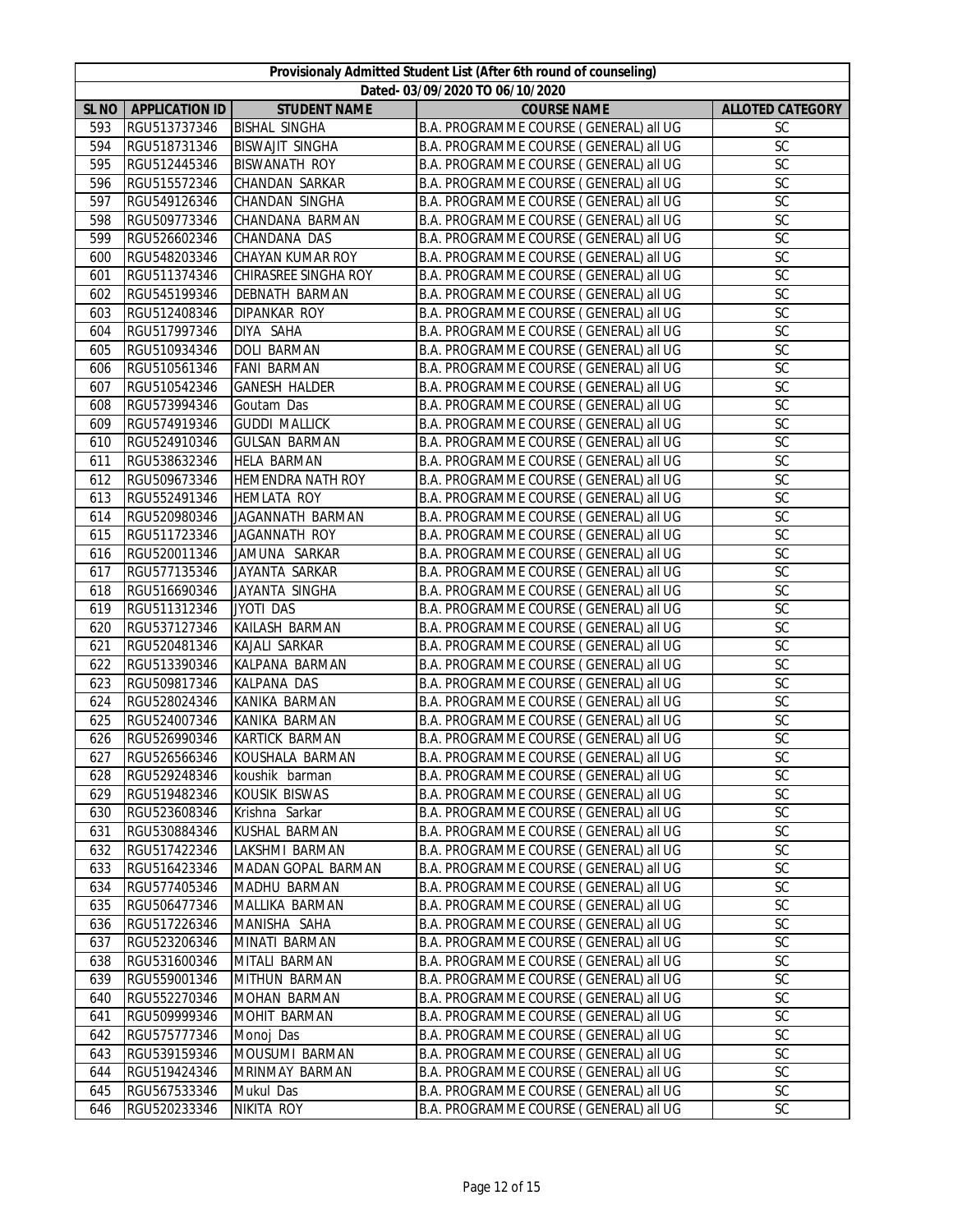| Provisionaly Admitted Student List (After 6th round of counseling) |                              |                             |                                                                                  |                              |  |  |  |
|--------------------------------------------------------------------|------------------------------|-----------------------------|----------------------------------------------------------------------------------|------------------------------|--|--|--|
| Dated- 03/09/2020 TO 06/10/2020                                    |                              |                             |                                                                                  |                              |  |  |  |
| <b>SL NO</b>                                                       | <b>APPLICATION ID</b>        | <b>STUDENT NAME</b>         | <b>COURSE NAME</b>                                                               | <b>ALLOTED CATEGORY</b>      |  |  |  |
| 647                                                                | RGU518386346                 | NILI DEBSHARMA              | B.A. PROGRAMME COURSE (GENERAL) all UG                                           | <b>SC</b><br>$\overline{SC}$ |  |  |  |
| 648                                                                | RGU513414346                 | PABITRA BARMAN              | B.A. PROGRAMME COURSE (GENERAL) all UG                                           | SC                           |  |  |  |
| 649                                                                | RGU575486346<br>RGU547670346 | PANKAJ SARKAR               | B.A. PROGRAMME COURSE (GENERAL) all UG                                           | $\overline{SC}$              |  |  |  |
| 650                                                                |                              | PAPI BARMAN                 | B.A. PROGRAMME COURSE (GENERAL) all UG                                           | $\overline{SC}$              |  |  |  |
| 651<br>652                                                         | RGU570919346<br>RGU526087346 | PARBATI ROY<br>PAYEL BARMAN | B.A. PROGRAMME COURSE (GENERAL) all UG<br>B.A. PROGRAMME COURSE (GENERAL) all UG | $\overline{SC}$              |  |  |  |
| 653                                                                | RGU516206346                 | PAYEL ROY                   | B.A. PROGRAMME COURSE (GENERAL) all UG                                           | $\overline{SC}$              |  |  |  |
| 654                                                                |                              | PEEYUSH KANTI BARMAN        | B.A. PROGRAMME COURSE (GENERAL) all UG                                           | SC                           |  |  |  |
| 655                                                                | RGU511187346<br>RGU532166346 | Pinki Roy                   | B.A. PROGRAMME COURSE (GENERAL) all UG                                           | SC                           |  |  |  |
| 656                                                                | RGU521476346                 | PIYALI SAHA                 | B.A. PROGRAMME COURSE (GENERAL) all UG                                           | $\overline{SC}$              |  |  |  |
| 657                                                                | RGU554181346                 | PRASAN DAS                  | B.A. PROGRAMME COURSE (GENERAL) all UG                                           | SC                           |  |  |  |
| 658                                                                | RGU512324346                 | PRASHANTA DAS               | B.A. PROGRAMME COURSE (GENERAL) all UG                                           | SC                           |  |  |  |
| 659                                                                | RGU550909346                 | PRATIMA BARMAN              | B.A. PROGRAMME COURSE (GENERAL) all UG                                           | SC                           |  |  |  |
| 660                                                                | RGU573377346                 | PRATIMA BARMAN              | B.A. PROGRAMME COURSE (GENERAL) all UG                                           | $\overline{SC}$              |  |  |  |
| 661                                                                | RGU571280346                 | PRIYA BARMAN                | B.A. PROGRAMME COURSE (GENERAL) all UG                                           | $\overline{SC}$              |  |  |  |
| 662                                                                | RGU509099346                 | PRIYANKA BARMAN             | B.A. PROGRAMME COURSE (GENERAL) all UG                                           | SC                           |  |  |  |
| 663                                                                | RGU531522346                 | PRIYANKA ROY CHOUDHURY      | B.A. PROGRAMME COURSE (GENERAL) all UG                                           | SC                           |  |  |  |
| 664                                                                | RGU516528346                 | PUJA DEBSHARMA              | B.A. PROGRAMME COURSE (GENERAL) all UG                                           | $\overline{SC}$              |  |  |  |
| 665                                                                | RGU512420346                 | <b>RABIN SARKAR</b>         | B.A. PROGRAMME COURSE (GENERAL) all UG                                           | $\overline{SC}$              |  |  |  |
| 666                                                                | RGU554250346                 | RAHUL SINGHA                | B.A. PROGRAMME COURSE (GENERAL) all UG                                           | $\overline{SC}$              |  |  |  |
| 667                                                                | RGU526161346                 | RAJ SARKAR                  | B.A. PROGRAMME COURSE (GENERAL) all UG                                           | SC                           |  |  |  |
| 668                                                                | RGU557592346                 | RAJA BARMAN                 | B.A. PROGRAMME COURSE (GENERAL) all UG                                           | $\overline{SC}$              |  |  |  |
| 669                                                                | RGU577748346                 | Raja Singha                 | B.A. PROGRAMME COURSE (GENERAL) all UG                                           | SC                           |  |  |  |
| 670                                                                | RGU521392346                 | RAJESH DEBSHARMA            | B.A. PROGRAMME COURSE (GENERAL) all UG                                           | SC                           |  |  |  |
| 671                                                                | RGU547989346                 | RAKESH MANDAL               | B.A. PROGRAMME COURSE (GENERAL) all UG                                           | SC                           |  |  |  |
| 672                                                                | RGU538984346                 | RANA CHANDRA DAS            | B.A. PROGRAMME COURSE (GENERAL) all UG                                           | $\overline{SC}$              |  |  |  |
| 673                                                                | RGU554334346                 | RANJANA MONDAL              | B.A. PROGRAMME COURSE (GENERAL) all UG                                           | $\overline{SC}$              |  |  |  |
| 674                                                                | RGU514647346                 | <b>RATAN ROY</b>            | B.A. PROGRAMME COURSE (GENERAL) all UG                                           | SC                           |  |  |  |
| 675                                                                | RGU539499346                 | <b>REKHA DAS</b>            | B.A. PROGRAMME COURSE (GENERAL) all UG                                           | SC                           |  |  |  |
| 676                                                                | RGU556069346                 | RIMA BARMAN                 | B.A. PROGRAMME COURSE (GENERAL) all UG                                           | $\overline{SC}$              |  |  |  |
| 677                                                                | RGU511144346                 | RIMPA BARMAN                | B.A. PROGRAMME COURSE (GENERAL) all UG                                           | $\overline{SC}$              |  |  |  |
| 678                                                                | RGU518647346                 | RIMPA DEBSHARMA             | B.A. PROGRAMME COURSE (GENERAL) all UG                                           | SC                           |  |  |  |
| 679                                                                | RGU541951346                 | <b>RISHAB ROY</b>           | B.A. PROGRAMME COURSE (GENERAL) all UG                                           | SC                           |  |  |  |
| 680                                                                | RGU528496346                 | RIYA SARKAR                 | B.A. PROGRAMME COURSE (GENERAL) all UG                                           | $\overline{SC}$              |  |  |  |
| 681                                                                | RGU512058346                 | <b>ROHIT MALLAH</b>         | B.A. PROGRAMME COURSE (GENERAL) all UG                                           | SC                           |  |  |  |
| 682                                                                | RGU511635346                 | RUMA ROY                    | B.A. PROGRAMME COURSE (GENERAL) all UG                                           | <b>SC</b>                    |  |  |  |
| 683                                                                | RGU552109346                 | <b>RUMA ROY</b>             | B.A. PROGRAMME COURSE (GENERAL) all UG                                           | SC                           |  |  |  |
| 684                                                                | RGU509685346                 | RUPA BARMAN                 | B.A. PROGRAMME COURSE (GENERAL) all UG                                           | SC                           |  |  |  |
| 685                                                                | RGU555274346                 | RUPA ROY                    | B.A. PROGRAMME COURSE (GENERAL) all UG                                           | SC                           |  |  |  |
| 686                                                                | RGU540477346                 | RUPALI SARKAR               | B.A. PROGRAMME COURSE (GENERAL) all UG                                           | SC                           |  |  |  |
| 687                                                                | RGU515460346                 | SABITRI BARMAN              | B.A. PROGRAMME COURSE (GENERAL) all UG                                           | SC                           |  |  |  |
| 688                                                                | RGU530987346                 | SABYASACHI SARKAR           | B.A. PROGRAMME COURSE (GENERAL) all UG                                           | SC                           |  |  |  |
| 689                                                                | RGU523511346                 | SADHAN DAS                  | B.A. PROGRAMME COURSE (GENERAL) all UG                                           | SC                           |  |  |  |
| 690                                                                | RGU530008346                 | SAMIRAN SARKAR              | B.A. PROGRAMME COURSE (GENERAL) all UG                                           | SC                           |  |  |  |
| 691                                                                | RGU560314346                 | SANJAY SINGHA               | B.A. PROGRAMME COURSE (GENERAL) all UG                                           | SC                           |  |  |  |
| 692                                                                | RGU511274346                 | SANTANA SARKAR              | B.A. PROGRAMME COURSE (GENERAL) all UG                                           | SC                           |  |  |  |
| 693                                                                | RGU529190346                 | SARAJIT BARMAN              | B.A. PROGRAMME COURSE (GENERAL) all UG                                           | SC                           |  |  |  |
| 694                                                                | RGU526495346                 | SAURAV SARKAR               | B.A. PROGRAMME COURSE (GENERAL) all UG                                           | SC                           |  |  |  |
| 695                                                                | RGU529144346                 | SHIBAJIT BARMAN             | B.A. PROGRAMME COURSE (GENERAL) all UG                                           | SC                           |  |  |  |
| 696                                                                | RGU524096346                 | Shibani Barman              | B.A. PROGRAMME COURSE (GENERAL) all UG                                           | SC                           |  |  |  |
| 697                                                                | RGU521045346                 | SHIKHA SARKAR               | B.A. PROGRAMME COURSE (GENERAL) all UG                                           | SC                           |  |  |  |
| 698                                                                | RGU531971346                 | SHILPI DAS                  | B.A. PROGRAMME COURSE (GENERAL) all UG                                           | SC                           |  |  |  |
| 699                                                                | RGU513547346                 | SHUBHAJIT DAS               | B.A. PROGRAMME COURSE (GENERAL) all UG                                           | SC                           |  |  |  |
| 700                                                                | RGU578548346                 | SHUBHANKAR SARKAR           | B.A. PROGRAMME COURSE (GENERAL) all UG                                           | SC                           |  |  |  |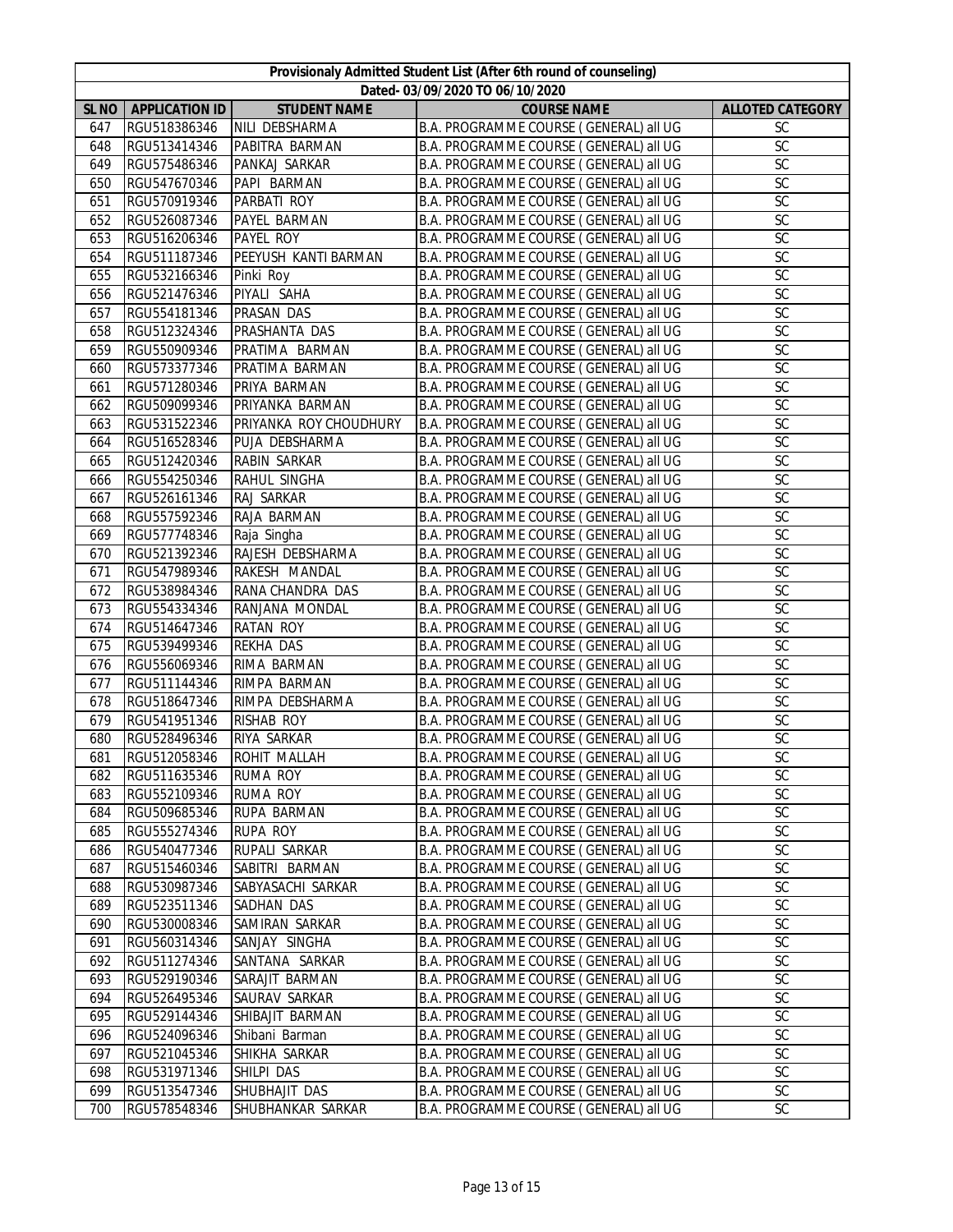| Provisionaly Admitted Student List (After 6th round of counseling) |                       |                             |                                                                                  |                         |  |  |  |
|--------------------------------------------------------------------|-----------------------|-----------------------------|----------------------------------------------------------------------------------|-------------------------|--|--|--|
| Dated- 03/09/2020 TO 06/10/2020                                    |                       |                             |                                                                                  |                         |  |  |  |
| <b>SL NO</b>                                                       | <b>APPLICATION ID</b> | <b>STUDENT NAME</b>         | <b>COURSE NAME</b>                                                               | <b>ALLOTED CATEGORY</b> |  |  |  |
| 701<br>702                                                         | RGU528706346          | SHUKDEB SINGHA              | B.A. PROGRAMME COURSE (GENERAL) all UG<br>B.A. PROGRAMME COURSE (GENERAL) all UG | SC<br>$\overline{SC}$   |  |  |  |
|                                                                    | RGU510948346          | SHUVAJIT DAS                |                                                                                  | SC                      |  |  |  |
| 703                                                                | RGU512406346          | SHYAMAL BARMAN              | B.A. PROGRAMME COURSE (GENERAL) all UG                                           | $\overline{SC}$         |  |  |  |
| 704                                                                | RGU509581346          | SNIGDHA BARMAN              | B.A. PROGRAMME COURSE (GENERAL) all UG                                           | $\overline{SC}$         |  |  |  |
| 705                                                                | RGU558940346          | SONALI BARMAN               | B.A. PROGRAMME COURSE (GENERAL) all UG                                           | $\overline{SC}$         |  |  |  |
| 706                                                                | RGU552337346          | SOURAV DAS                  | B.A. PROGRAMME COURSE (GENERAL) all UG<br>B.A. PROGRAMME COURSE (GENERAL) all UG | $\overline{SC}$         |  |  |  |
| 707                                                                | RGU511646346          | SUBARNA BARMAN              |                                                                                  |                         |  |  |  |
| 708                                                                | RGU528811346          | SUBHOJIT SARKAR             | B.A. PROGRAMME COURSE (GENERAL) all UG                                           | SC                      |  |  |  |
| 709                                                                | RGU558895346          | SUBRATA ROY                 | B.A. PROGRAMME COURSE (GENERAL) all UG                                           | SC                      |  |  |  |
| 710                                                                | RGU526857346          | SUBROTA KARMAKAR            | B.A. PROGRAMME COURSE (GENERAL) all UG                                           | SC                      |  |  |  |
| 711                                                                | RGU506394346          | SUCHITRA BARMAN             | B.A. PROGRAMME COURSE (GENERAL) all UG                                           | $\overline{SC}$         |  |  |  |
| 712                                                                | RGU528510346          | SUMITA BARMAN               | B.A. PROGRAMME COURSE (GENERAL) all UG                                           | SC                      |  |  |  |
| 713                                                                | RGU511588346          | SUMITRA DAS                 | B.A. PROGRAMME COURSE (GENERAL) all UG                                           | SC                      |  |  |  |
| 714                                                                | RGU569708346          | Sumon Sarkar                | B.A. PROGRAMME COURSE (GENERAL) all UG                                           | $\overline{SC}$         |  |  |  |
| 715                                                                | RGU576401346          | <b>SUNIL BIN</b>            | B.A. PROGRAMME COURSE (GENERAL) all UG                                           | $\overline{SC}$         |  |  |  |
| 716                                                                | RGU513120346          | SUPARNA KARMAKAR            | B.A. PROGRAMME COURSE (GENERAL) all UG                                           | SC                      |  |  |  |
| 717                                                                | RGU517439346          | <b>SUSMITA DAS</b>          | B.A. PROGRAMME COURSE (GENERAL) all UG                                           | SC                      |  |  |  |
| 718                                                                | RGU510354346          | SWAPNA BARMAN               | B.A. PROGRAMME COURSE (GENERAL) all UG                                           | $\overline{SC}$         |  |  |  |
| 719                                                                | RGU510898346          | SWETA SAHA                  | B.A. PROGRAMME COURSE (GENERAL) all UG                                           | $\overline{SC}$         |  |  |  |
| 720                                                                | RGU511294346          | <b>TANMOY BARMAN</b>        | B.A. PROGRAMME COURSE (GENERAL) all UG                                           | $\overline{SC}$         |  |  |  |
| 721                                                                | RGU516694346          | <b>URMILA ROY CHOWDHURY</b> | B.A. PROGRAMME COURSE (GENERAL) all UG                                           | $\overline{SC}$         |  |  |  |
| 722                                                                | RGU506429346          | UTPAL BARMAN                | B.A. PROGRAMME COURSE (GENERAL) all UG                                           | SC                      |  |  |  |
| 723                                                                | RGU510847346          | UTTAM BARMAN                | B.A. PROGRAMME COURSE (GENERAL) all UG                                           | $\overline{SC}$         |  |  |  |
| 724                                                                | RGU509925346          | <b>ABHIJIT HASDA</b>        | B.A. PROGRAMME COURSE (GENERAL) all UG                                           | <b>ST</b>               |  |  |  |
| 725                                                                | RGU536439346          | abhijit hemram              | B.A. PROGRAMME COURSE (GENERAL) all UG                                           | <b>ST</b>               |  |  |  |
| 726                                                                | RGU512145346          | <b>ANNA SURIN</b>           | B.A. PROGRAMME COURSE (GENERAL) all UG                                           | $\overline{\text{ST}}$  |  |  |  |
| 727                                                                | RGU539477346          | ARATI NAGBANSHI             | B.A. PROGRAMME COURSE (GENERAL) all UG                                           | $\overline{\text{ST}}$  |  |  |  |
| 728                                                                | RGU519457346          | <b>BABLU TUDU</b>           | B.A. PROGRAMME COURSE (GENERAL) all UG                                           | <b>ST</b>               |  |  |  |
| 729                                                                | RGU508828346          | <b>BAHA MURMU</b>           | B.A. PROGRAMME COURSE (GENERAL) all UG                                           | <b>ST</b>               |  |  |  |
| 730                                                                | RGU572246346          | <b>BIMAL TUDU</b>           | B.A. PROGRAMME COURSE (GENERAL) all UG                                           | <b>ST</b>               |  |  |  |
| 731                                                                | RGU517136346          | <b>BISHNU NAGBANSHI</b>     | B.A. PROGRAMME COURSE (GENERAL) all UG                                           | $\overline{\text{ST}}$  |  |  |  |
| 732                                                                | RGU520562346          | <b>BRAJESWAR ORAW</b>       | B.A. PROGRAMME COURSE (GENERAL) all UG                                           | <b>ST</b>               |  |  |  |
| 733                                                                | RGU523586346          | CHANDANA TOPPO              | B.A. PROGRAMME COURSE (GENERAL) all UG                                           | <b>ST</b>               |  |  |  |
| 734                                                                | RGU577067346          | <b>DINESH CHORE</b>         | B.A. PROGRAMME COURSE (GENERAL) all UG                                           | $\overline{\text{ST}}$  |  |  |  |
| 735                                                                | RGU516194346          | <b>EMMANUEL HASDA</b>       | B.A. PROGRAMME COURSE (GENERAL) all UG                                           | $\overline{\text{ST}}$  |  |  |  |
| 736                                                                | RGU521078346          | JIBAN ORAW                  | B.A. PROGRAMME COURSE (GENERAL) all UG                                           | <b>ST</b>               |  |  |  |
| 737                                                                | RGU518822346          | JOHN NIPOLIAN KISKU         | B.A. PROGRAMME COURSE (GENERAL) all UG                                           | ST                      |  |  |  |
| 738                                                                | RGU527605346          | JOHNS KUMAR HEMBRAM         | B.A. PROGRAMME COURSE (GENERAL) all UG                                           | <b>ST</b>               |  |  |  |
| 739                                                                | RGU512553346          | JOY TUDU                    | B.A. PROGRAMME COURSE (GENERAL) all UG                                           | <b>ST</b>               |  |  |  |
| 740                                                                | RGU557014346          | LUKAS SOREN                 | B.A. PROGRAMME COURSE (GENERAL) all UG                                           | ST                      |  |  |  |
| 741                                                                | RGU506256346          | MAMATA HASDA                | B.A. PROGRAMME COURSE (GENERAL) all UG                                           | ST                      |  |  |  |
| 742                                                                | RGU539241346          | MANIKA HEMBRAM              | B.A. PROGRAMME COURSE (GENERAL) all UG                                           | ST                      |  |  |  |
| 743                                                                | RGU513257346          | <b>MUNU SOREN</b>           | B.A. PROGRAMME COURSE (GENERAL) all UG                                           | <b>ST</b>               |  |  |  |
| 744                                                                | RGU509552346          | MUTRU KISKU                 | B.A. PROGRAMME COURSE (GENERAL) all UG                                           | ST                      |  |  |  |
| 745                                                                | RGU510572346          | Noel Soren                  | B.A. PROGRAMME COURSE (GENERAL) all UG                                           | ST                      |  |  |  |
| 746                                                                | RGU530714346          | NOMITA ORAW                 | B.A. PROGRAMME COURSE (GENERAL) all UG                                           | ST                      |  |  |  |
| 747                                                                | RGU557328346          | PHILIP MURMU                | B.A. PROGRAMME COURSE (GENERAL) all UG                                           | ST                      |  |  |  |
| 748                                                                | RGU508332346          | PRIYANKA BASKEY             | B.A. PROGRAMME COURSE (GENERAL) all UG                                           | ST                      |  |  |  |
| 749                                                                | RGU517846346          | RAJESH MARDI                | B.A. PROGRAMME COURSE (GENERAL) all UG                                           | <b>ST</b>               |  |  |  |
| 750                                                                | RGU536874346          | ROJINA SOREN                | B.A. PROGRAMME COURSE (GENERAL) all UG                                           | <b>ST</b>               |  |  |  |
| 751                                                                | RGU553446346          | ROSALIA MARDI               | B.A. PROGRAMME COURSE (GENERAL) all UG                                           | ST                      |  |  |  |
| 752                                                                | RGU527879346          | RUPAMUNI ORAW               | B.A. PROGRAMME COURSE (GENERAL) all UG                                           | ST                      |  |  |  |
| 753                                                                | RGU534054346          | SAIMAN MARDI                | B.A. PROGRAMME COURSE (GENERAL) all UG                                           | ST                      |  |  |  |
| 754                                                                | RGU512623346          | SANJAY TUDU                 | B.A. PROGRAMME COURSE (GENERAL) all UG                                           | ST                      |  |  |  |